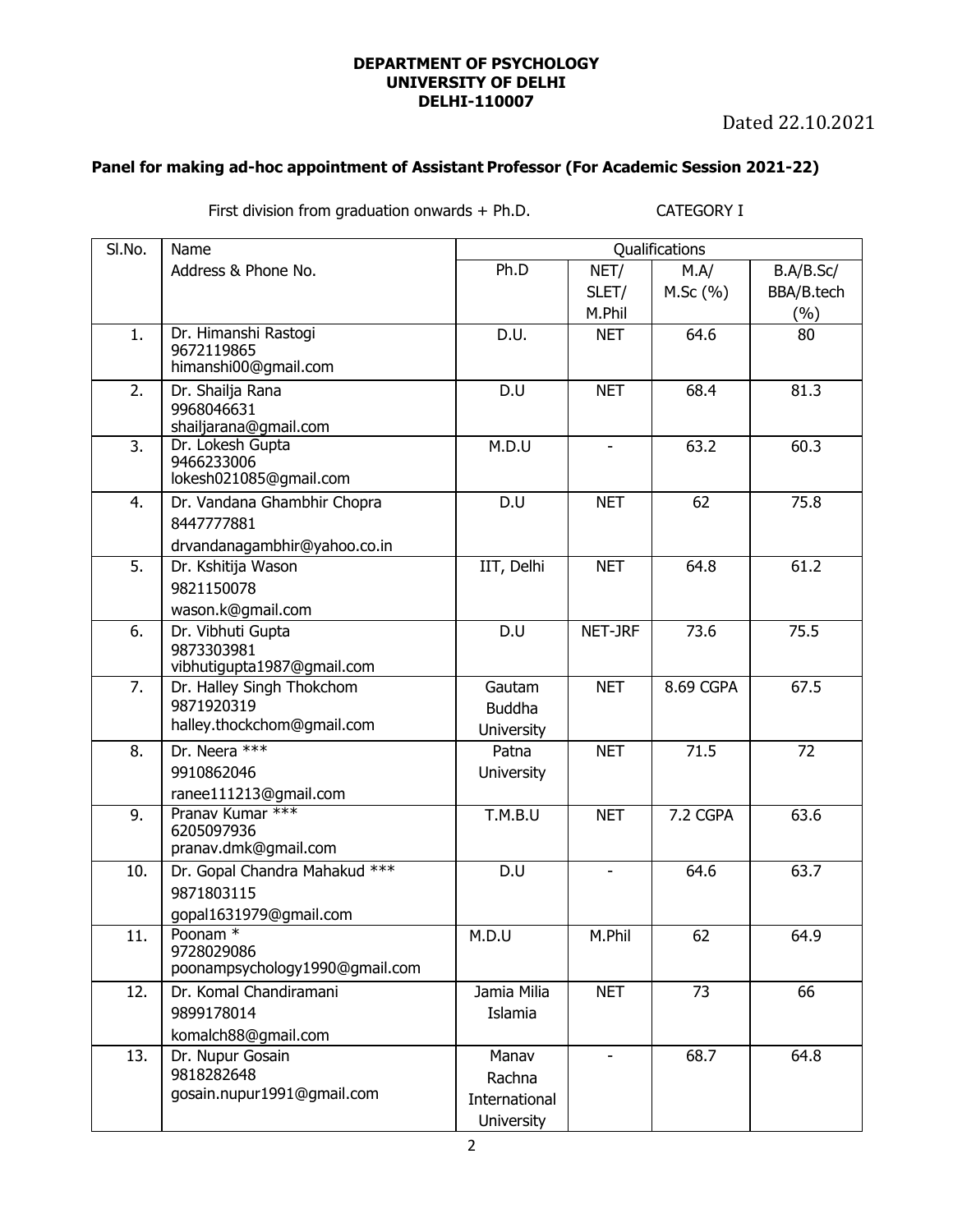| 14. | Ashwini Kumar ***                                | IIT, Roorkee        | <b>NET</b>               | 66       | 65   |
|-----|--------------------------------------------------|---------------------|--------------------------|----------|------|
|     | 9310998299                                       |                     |                          |          |      |
|     | ashwinidsvv@gmail.com                            |                     |                          |          |      |
| 15. | Upagya Rai<br>9980497400<br>upagya.rai@gmail.com | B.H.U               | $\overline{\phantom{a}}$ | 67       | 67.4 |
| 16. | Dr. Dipika                                       | Panjab              | NET-JRF                  | 68       | 73   |
|     | 9868057784                                       | <b>University</b>   |                          |          |      |
|     | dgsangwan@gmail.com                              |                     |                          |          |      |
| 17. | Dr. Garima Srivastava                            | A.I.I.M.S,          |                          | 64       | 65.1 |
|     | 9810631111                                       | New Delhi           |                          |          |      |
|     | srivastavagarima9@gmail.com                      |                     |                          |          |      |
| 18. | Shyamolima Ghosh Choudhaury                      | D.U                 | NET-JRF                  | 60.9     | 71.6 |
|     | 7042227517                                       |                     |                          |          |      |
|     | shyamolimagc@gmail.com                           |                     |                          |          |      |
| 19. | Dr. Sneh Kapoor                                  | <b>AIIMS</b>        | NET-JRF                  | 67       | 70   |
|     | 09818280842                                      |                     |                          |          |      |
|     | snehkapoor.psy@gmail.com                         |                     |                          |          |      |
| 20. | Dr. Shalini Choudhary #                          | University of       | <b>NET</b>               | 76       | 63   |
|     | 8948011696                                       | Allahabad           |                          |          |      |
|     | shalini.3011@gmail.com                           |                     |                          |          |      |
| 21. | Dr. Hansika Singhal                              | I.I.T               | <b>NET</b>               | 72.5     | 72.8 |
|     | 8954073604                                       | Roorkee             |                          |          |      |
|     | hansikasinghal91@gmail.com                       |                     |                          |          |      |
| 22. | Arti Singh                                       | I.I.T, Kanpur       | <b>NET</b>               | 7.5 CGPA | 64.4 |
|     | 9650355882                                       |                     |                          |          |      |
|     | arti20jan19@gmail.com                            |                     |                          |          |      |
| 23. | Dr. Khusboo                                      | Dayabagh            | M.Phil                   | 9 CGPA   | 74.8 |
|     | 8077266024                                       | Educational         |                          |          |      |
| 24. | khusboo.shamim1002@gmail.com<br>Dr. Rakhi Singh  | Institute<br>Magadh | $\overline{\phantom{a}}$ | 63       | 66   |
|     | 8130765572                                       | University,         |                          |          |      |
|     | gul.singh375@gmail.com                           | Patna               |                          |          |      |
| 25. | Dr. Itisha Nagar                                 | D.U                 | NET-JRF                  | 75.4     | 76.8 |
|     | dr.itishanagar@gmail.com                         |                     |                          |          |      |
|     |                                                  |                     |                          |          |      |
| 26. | Shreya Chaudhary                                 | G.K.V.              |                          | 72.3     | 65.6 |
|     | 9557635367                                       | Haridwar            |                          |          |      |
|     | ahamasmi.shreya@gmail.com                        |                     |                          |          |      |
|     |                                                  |                     |                          |          |      |
| 27. | Dr. Fariha Ishrat Ullah                          | AMU                 | <b>NET</b>               | 73       | 69   |
|     | 8130760866                                       |                     |                          |          |      |
|     | fariha.iu@gmail.com                              |                     |                          |          |      |
| 28. | Dr. Mohammad Anas<br>9808217613                  | AMU                 | $\sim$                   | 61       | 65   |
|     | anas.psm22@gmail.com                             |                     |                          |          |      |
|     |                                                  |                     |                          |          |      |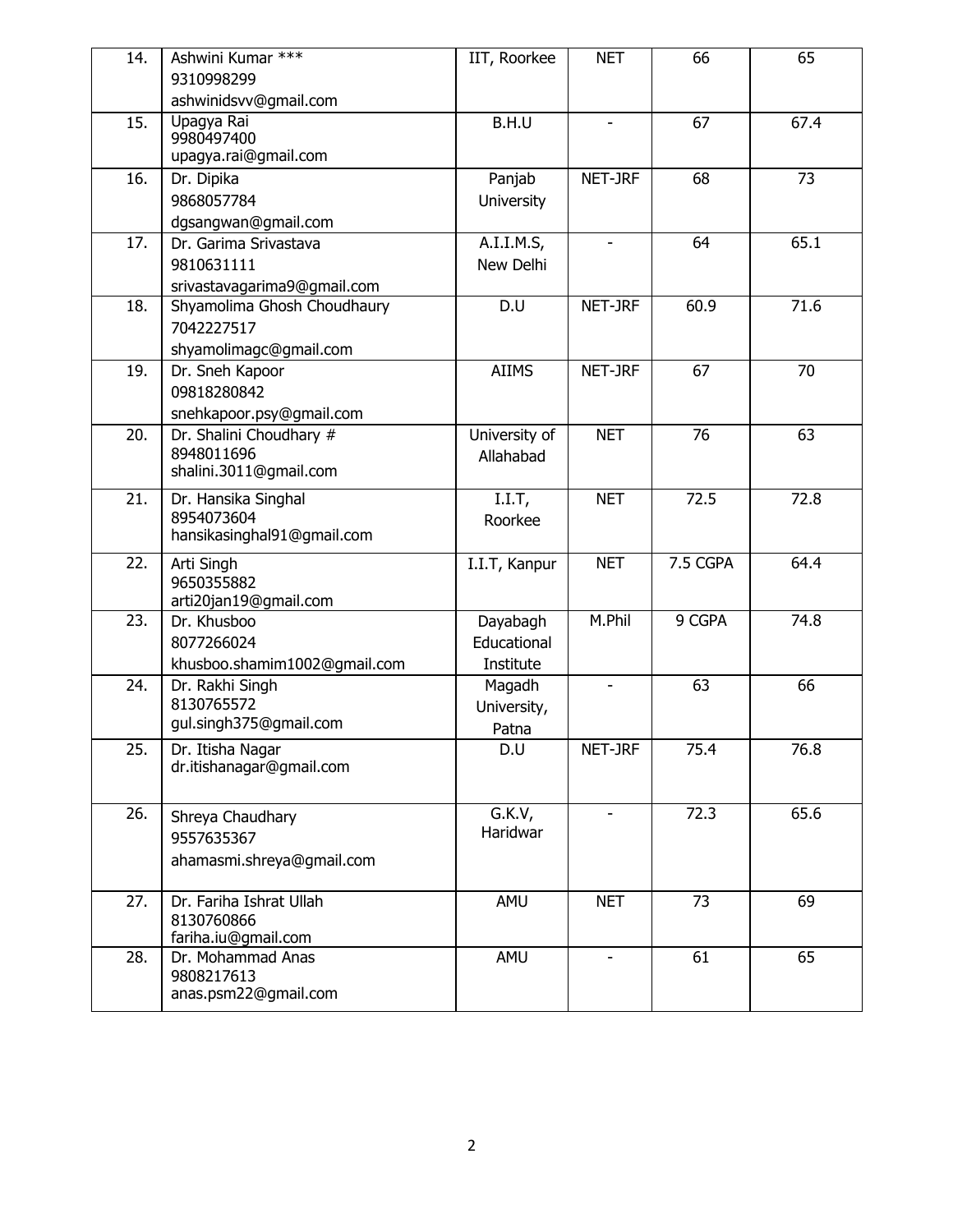| 29. | Dr. Silky Arora<br>9910035599<br>silkyb.arora1@gmail.com                       | Amity<br>University                          | $\overline{\phantom{a}}$ | 61        | 60   |
|-----|--------------------------------------------------------------------------------|----------------------------------------------|--------------------------|-----------|------|
| 30. | Dr. Jyoti Gupta<br>9718367890<br>jyoti231280@gmail.com                         | D.U                                          | NET-JRF                  | 62        | 68   |
| 31. | N. Tawfeeq Alee ***<br>7302487538<br>stan9290marhs@gmail.com                   | A.M.U                                        |                          | 68.1      | 66.6 |
| 32. | Shivangi Maurya ***<br>9628976831<br>shivangi.bhupsy@gmail.com                 | B.H.U                                        | $\overline{\phantom{a}}$ | 72.9      | 62.8 |
| 33. | Sunita Tiwari<br>9634186306<br>sunitadsvv@gmail.com                            | IIT, Roorkee                                 | <b>NET</b>               | 68        | 78.9 |
| 34. | Dr. Chhavi Mittal Goyal<br>Mob: 9953770327<br>Email: mittal.chhavi22@gmail.com | D.U.                                         | NET-JRF                  | 76.6      | 70.9 |
| 35. | Dr. Surbhi Kumar<br>09811997250<br>surbhi.in@gmail.com                         | D.U.                                         | <b>NET</b>               | 73.5      | 74.9 |
| 36. | Deepesh Rathore ***<br>9717347314<br>drathore55@gmail.com                      | D.U.                                         | <b>NET</b>               | 69.8      | 68.6 |
| 37. | Dr. Mahe Naz<br>9958903016<br>nazshona@gmail.com                               | A.M.U                                        |                          | 69        | 67   |
| 38. | Nitya Prakash<br>9899092543<br>nityaprakash2912@gmail.com                      | <b>JNU</b>                                   | NET/<br>M.Phil           | 72.4      | 71.8 |
| 39. | Dr. Ravi Bhushan Prasad *<br>9990547418<br>ravibhushanp50@gmail.com            | D.U                                          | NET-JRF                  | 60        | 73.8 |
| 40. | Nasrina Siddiqi<br>9911316964<br>nasrina1991faozia@gmail.com                   | JMI                                          | <b>NET</b>               | 8.43 CGPA | 68.7 |
| 41. | Dr. Aakansha Bhatia<br>9811551391<br>aakankshabhatia01@gmail.com               | D.U                                          | NET-JRF                  | 74.3      | 76.6 |
| 42. | Divya Padalia<br>7838372930<br>divyapadalia@gmail.com                          | J.N.U                                        | NET/<br>M.Phil           | 71.5      | 67.1 |
| 43. | Dr. Anisha Juneja<br>9971950630<br>anishapsy@gmail.com                         | D.U                                          | NET/<br>M.Phil           | 72        | 74.5 |
| 44. | Dr. Konsam Gangarani Devi<br>9910105891<br>ganga.konsam@gmail.com              | Gautam<br><b>Buddha</b><br><b>University</b> | <b>NET</b>               | 8.73CGPA  | 60   |
| 45. | Dr. Neha Aggarwal<br>7000535646<br>neha.jnu@gmail.com                          | J.N.U                                        | NET/<br>M.Phil           | 64.5      | 68.6 |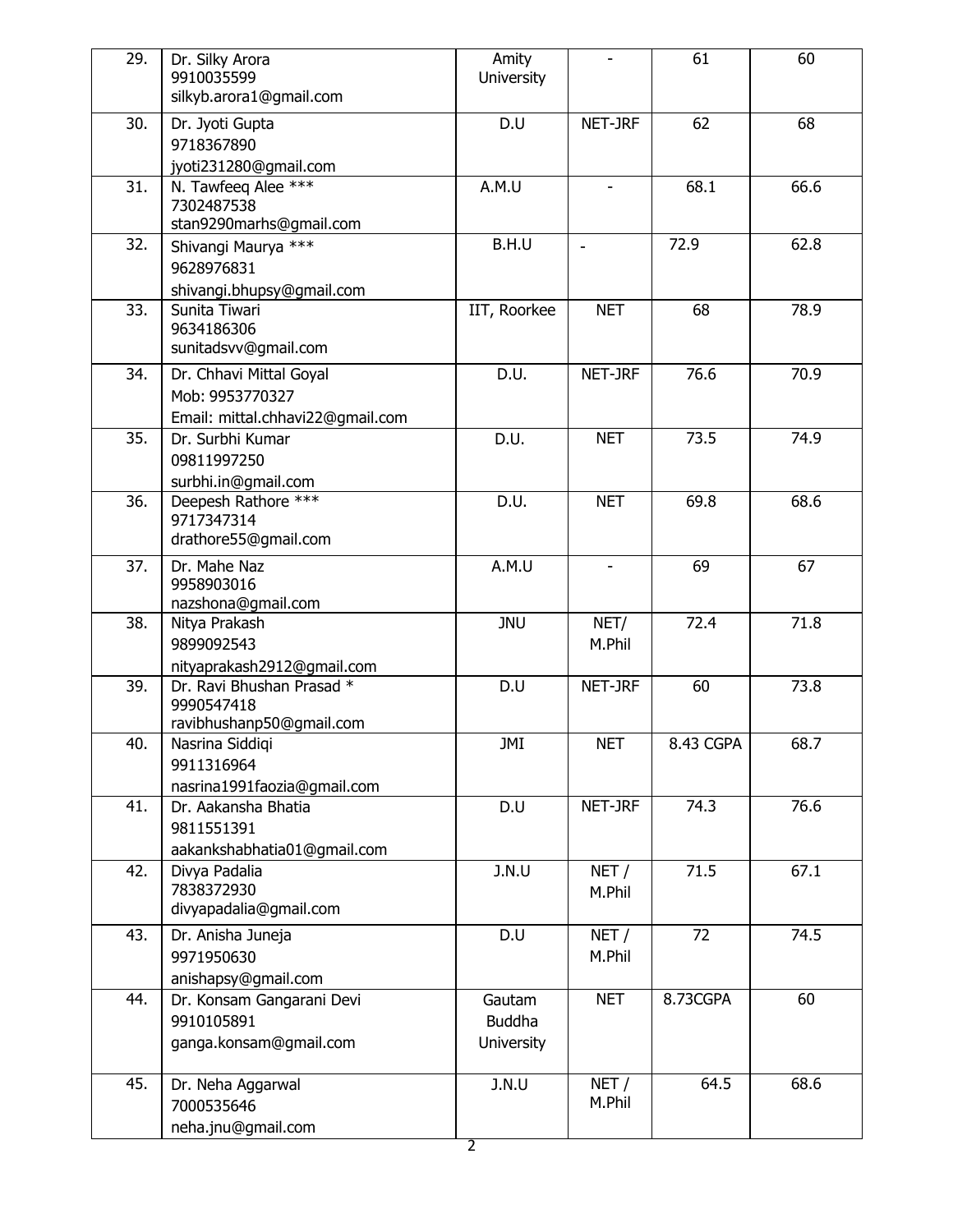| 46. | Pooja Tyagi                                | M.D.U             | NET-           | 71   | 69   |
|-----|--------------------------------------------|-------------------|----------------|------|------|
|     | 8410019999                                 |                   | JRF/<br>M.Phil |      |      |
|     | 24ptyagi@gmail.com<br>Dr. Vishal Yadav *** |                   |                |      |      |
| 47. | 09889700494                                | B.H.U             | <b>NET</b>     | 76.6 | 70.4 |
|     | vishalbhu1992@gmail.com                    |                   |                |      |      |
| 48. | Chandra Prakash Kapoor                     | D.U               | <b>NET</b>     | 61   | 60.5 |
|     | 9968508260                                 |                   |                |      |      |
|     | chandravirgo.20@gmail.com                  |                   |                |      |      |
| 49. | Dr. Shatrupa Chakraborty                   | M.R.I             | <b>NET</b>     | 69.1 | 61.3 |
|     | 9953148573                                 |                   |                |      |      |
|     | c.shatrupa1992@gmail.com                   |                   |                |      |      |
| 50. | Shanu Shukla                               | $I.I.T$ ,         | NET-JRF        | 73.6 | 91.2 |
|     | 7568899871                                 | Indore            |                |      |      |
|     | shanu.shukla11@gmail.com                   |                   |                |      |      |
| 51. | Dr. Azmat Jahan ***                        | Jamia Millia      | <b>NET</b>     | 71.5 | 62.5 |
|     | 8745884860                                 | islamia           |                |      |      |
|     | azmat.jahan@outlook.com                    |                   |                |      |      |
| 52. | Priyanka Anjan Rao *                       | D.U.              | <b>NET</b>     | 78   | 61   |
|     | priyabhu16@gmail.com                       |                   |                |      |      |
|     |                                            |                   |                |      |      |
| 53. | Dr. Sneha Mishra                           | Jamia Millia      |                | 70.7 | 63.4 |
|     | 7011028519                                 | Islamia           |                |      |      |
|     | smishra352@gmail.com                       |                   |                |      |      |
| 54. | Dr. Shivani Pandey                         | Lucknow           | NET-           | 77   | 65.6 |
|     | 9451079826                                 | <b>University</b> | JRF/           |      |      |
|     | shivani26262@gmail.com                     |                   | M.Phil         |      |      |
| 55. | Dr. Rekha Rani *                           | I.I.T. Roorkee    | M.Phil         | 69.7 | 64.7 |
|     | 9871047476                                 |                   |                |      |      |
|     | rekhaiitr7@gmail.com                       |                   |                |      |      |
| 56. | Dr. Thangbiakching **                      | D.U.              | <b>NET</b>     | 63.5 | 64.4 |
|     | 8826519499                                 |                   |                |      |      |
|     | chingguite55@gmail.com                     |                   |                |      |      |
| 57. | Dr. Swati Jain                             | Jamia             | <b>NET</b>     | 72.6 | 63.5 |
|     | 9818396228                                 | Millia            |                |      |      |
|     | swatipgs@gmail.com                         | Islamia           |                |      |      |
|     |                                            |                   |                |      |      |
| 58. | Dr. Nida Nafees<br>9565690482              | A.M.U             | <b>NET</b>     | 67.2 | 65.6 |
|     | nidanafees1@gmail.com                      |                   |                |      |      |
| 59. |                                            | Lucknow           | NET-JRF        | 70.5 | 73.3 |
|     | Dr. Aparna Bhattacharya<br>9910388428      | University        |                |      |      |
|     | aparnabhattacharya89@gmail.com             |                   |                |      |      |
| 60. | Dr. Rashmi Sinha                           | <b>VBS</b>        | $\blacksquare$ | 60.2 | 64   |
|     | 8448370058                                 | Purvanchal        |                |      |      |
|     | drrashmisinha72@gmail.com                  | University        |                |      |      |
| 61. | Dr. Nisha Chaudhary                        | D.U.              | NET-JRF        | 66.8 | 74.2 |
|     | 9899744323                                 |                   |                |      |      |
|     | nishanehra04@gmail.com                     |                   |                |      |      |
|     |                                            |                   |                |      |      |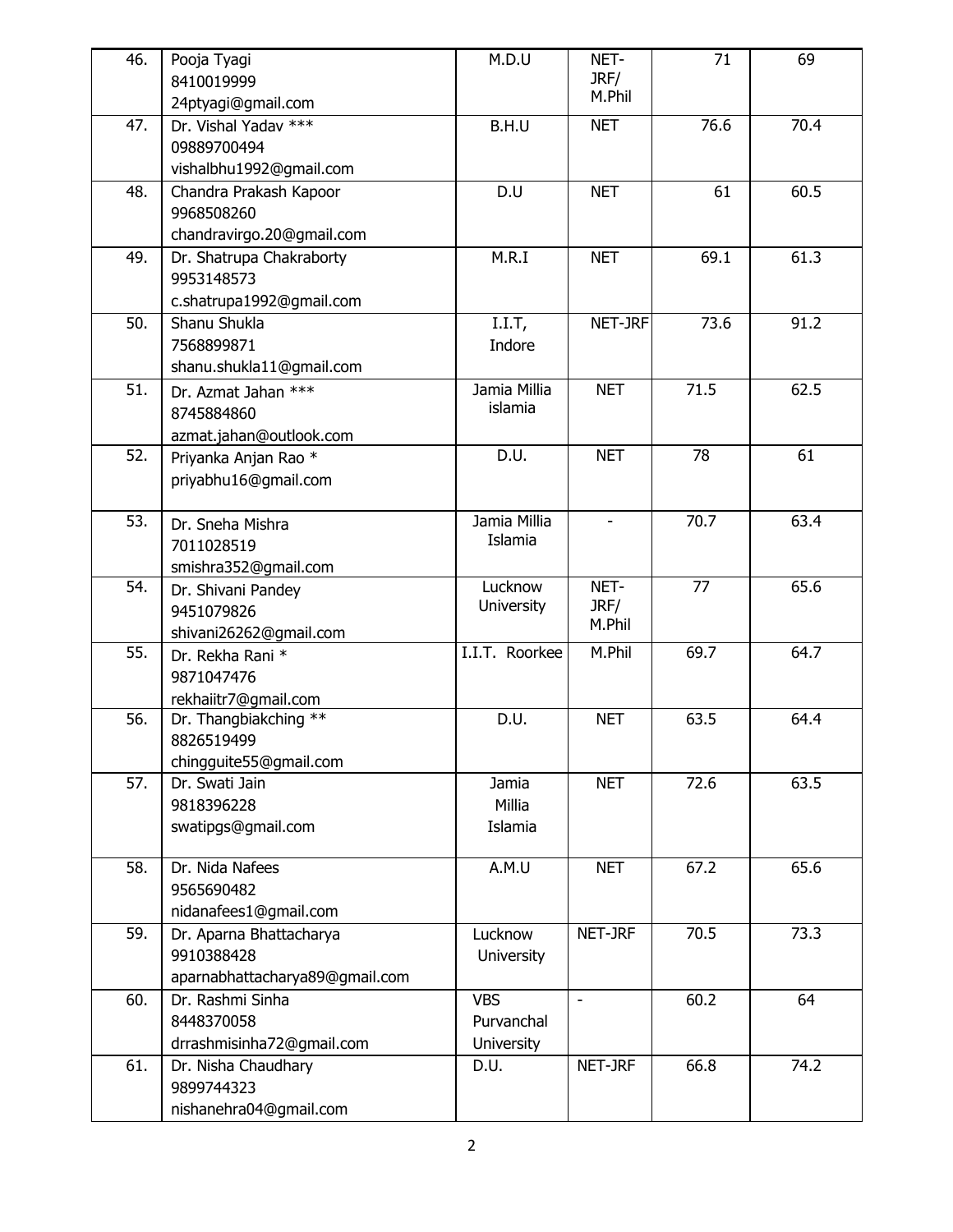| 62. | Dr. Gaurav Verma ***<br>9999571432<br>gauravverma1432@gmail.com | Pursuing                          | <b>NET</b>         | 63.4 | 60   |
|-----|-----------------------------------------------------------------|-----------------------------------|--------------------|------|------|
| 63. | Dr. A. Radhika *<br>9990589224<br>radhika.hope@gmail.com        | D.U.                              | <b>NET</b>         | 69.3 | 69.2 |
| 64. | Dr. Payal Sharma<br>7379365401<br>payalsharma204@gmail.com      | <b>BHU</b>                        | <b>NET</b>         | 82.8 | 67   |
| 65. | Dr. Aashima Sharma<br>9312206624<br>agarwal.aashima@gmail.com   | <b>GGSIP</b><br><b>University</b> |                    | 61.4 | 61.3 |
| 66. | Dr. Swati ***<br>8826510650<br>swati.saharan88@gmail.com        | D.U.                              | <b>NET</b>         | 70.4 | 75.8 |
| 67. | Dr. Annie Baxi<br>9958690303<br>anniebaxi@gmail.com             | D.U.                              | NET-JRF            | 72   | 68   |
| 68. | Dr. Khyati Tripathi<br>7291846469<br>Khyatitripathi27@gmail.com | D.U.                              | NET-JRF/<br>M.Phil | 74.9 | 76.5 |

First division at the graduation level or P.G. level + Ph.D. CATEGORY II

| SI.No. | Name                         |               |                          | Qualifications |           |
|--------|------------------------------|---------------|--------------------------|----------------|-----------|
|        | Address & Phone No.          | Ph.D          | NET/                     | M.A/           | B.A/B.Sc/ |
|        |                              |               | SLET/                    | M.Sc(%)        | BBA/B.tec |
|        |                              |               | M.Phil                   |                | h(%)      |
| 69.    | Dr. Pratima                  | D.U           |                          | 75.8           | 55.6      |
|        | 9899170919                   |               |                          |                |           |
|        | pratima.kaushik08@gmail.com  |               |                          |                |           |
| 70.    | Dr. Sujit Ram Tripathi       | D.U           | M.Phil                   | 61             | 51        |
|        | 09911006674                  |               |                          |                |           |
|        | tripathisujeet_v@yahoo.co.in |               |                          |                |           |
| 71.    | Dr. Poonam Vats              | Jamia Milia   |                          | 72             | 57.3      |
|        | 9871019272                   | Islamia       |                          |                |           |
|        | drpoonamvats72@gmail.com     |               |                          |                |           |
| 72.    | Dr. Munnoo Khan @            | A.M.U         | <b>NET</b>               | 61.4           | 58.3      |
|        | 6398532897                   |               |                          |                |           |
|        | munnooalig@gmail.com         |               |                          |                |           |
| 73.    | Priyaranjan Maral *          | University of | <b>NET</b>               | 73.3           | 57.8      |
|        | 9125940432                   | Allahabad     |                          |                |           |
|        | priyaranjanmrl@gmail.com     |               |                          |                |           |
| 74.    | Dr. Mitu Dash                | Dayalbagh     | $\overline{\phantom{a}}$ | 66.1           | 56.9      |
|        | 7982358312                   | Educational   |                          |                |           |
|        | mitudashsaigal@gmail.com     | Institute,    |                          |                |           |
|        |                              | Agra          |                          |                |           |
| 75.    | Dr. Ankit Prakash *          | Jamia         | <b>NET</b>               | 61.4           | 50.2      |
|        | 9268357402                   | Millia        |                          |                |           |
|        | ankitdcac@gmail.com          | Islamia       |                          |                |           |
| 76.    | Dr. Priya Bhatnagar          | D.U           | <b>NET</b>               | 66.8           | 55.8      |
|        |                              | 2             |                          |                |           |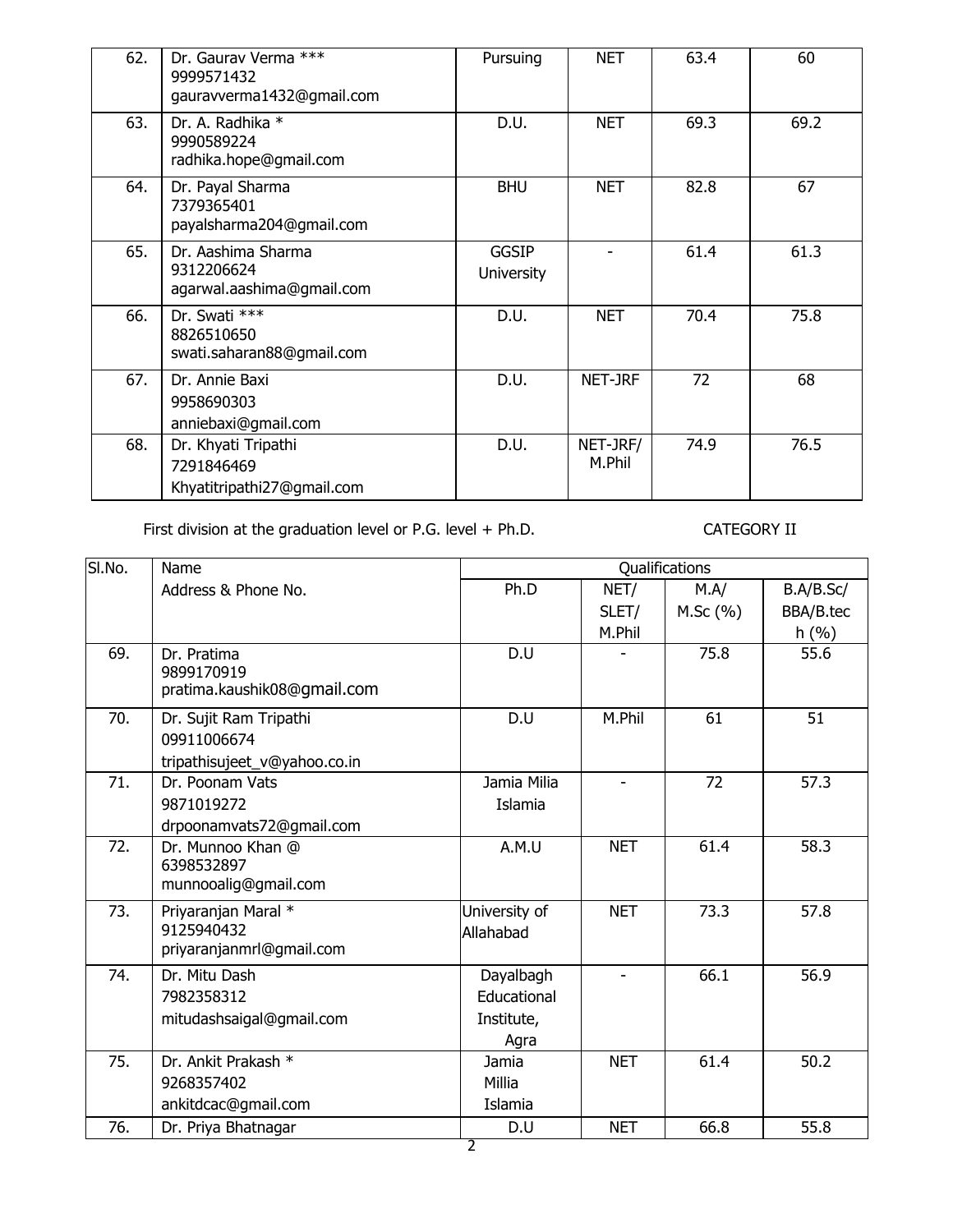|     | 9911205854<br>priyabhatnagarbabbar@gmail.com                    |                         |                |      |      |
|-----|-----------------------------------------------------------------|-------------------------|----------------|------|------|
| 77. | Dr. Saifur Rehman Farooqi 09654907431<br>saif.farooqi@gmail.com | D.U                     | <b>NET</b>     | 70.5 | 56.6 |
| 78. | Dr. Ritu Singh *<br>8750484972<br>ritusinghmahindra@gmail.com   | D.U                     | <b>NET</b>     | 62.6 | 49.9 |
| 79. | Dr. Zareen Zaheer ***<br>9267163620<br>zarmzaheer80@gmail.com   | A.M.U                   | <b>NET</b>     | 65.9 | 57.8 |
| 80. | Dr. Anita Sheerha *<br>9971358332<br>anitasheerha@gmail.com     | Rajasthan<br>University | <b>NET</b>     | 69.6 | 59.8 |
| 81. | Akanksha Dochania *<br>9958387286<br>akankshadochania@gmail.com | J.N.U                   | <b>NET</b>     | 63.7 | 57.7 |
| 82. | Dr. Ritu Aggarwal<br>9711192050<br>rituanvita@yahoo.co.in       | Agra University         |                | 64.1 | 57   |
| 83. | Dr. Sonali Kandpal<br>9719631449<br>sonalikandpal88@gmail.com   | Kumaun<br>University    | $\blacksquare$ | 63.9 | 49.8 |
| 84. | Dr. Pallavi Raj *<br>9416835403<br>pallaviraj.4@gmail.com       | M.D.U.                  |                | 70   | 56   |

Graduation first division + P.G. first division + NET Qualified CATEGORY III

| SI.No. | Name Address & Phone No.                                        |      |            | Qualifications |            |
|--------|-----------------------------------------------------------------|------|------------|----------------|------------|
|        |                                                                 | Ph.D | NET/       | M.A/M.Sc       | B.A/B.Sc/  |
|        |                                                                 |      | SLET/      | (%)            | B.Ed       |
|        |                                                                 |      | M.Phil     |                | BBA/B.tech |
|        |                                                                 |      |            |                | /B.H.M.S   |
|        |                                                                 |      |            |                | $(\%)$     |
| 85.    | Shruti Sharma<br>9958439948                                     |      | <b>NET</b> | 8.8 CGPA       | 69         |
|        | shruti.sh01@gmail.com                                           |      |            |                |            |
| 86.    | Rekha Negi<br>9999817274<br>rekhajsnegi@yahoo.com               |      | <b>NET</b> | 65.6           | 70         |
| 87.    | Nikita Agarwal<br>9717303696<br>nikita.agarwal@bharati.du.ac.in |      | <b>NET</b> | 8.14/10 GPA    | 3.52/4 GPA |
| 88.    | Mitakshara Medhi<br>8447765152<br>mitakshara.medhi@gmail.com    |      | <b>NET</b> | 75.7           | 81.4       |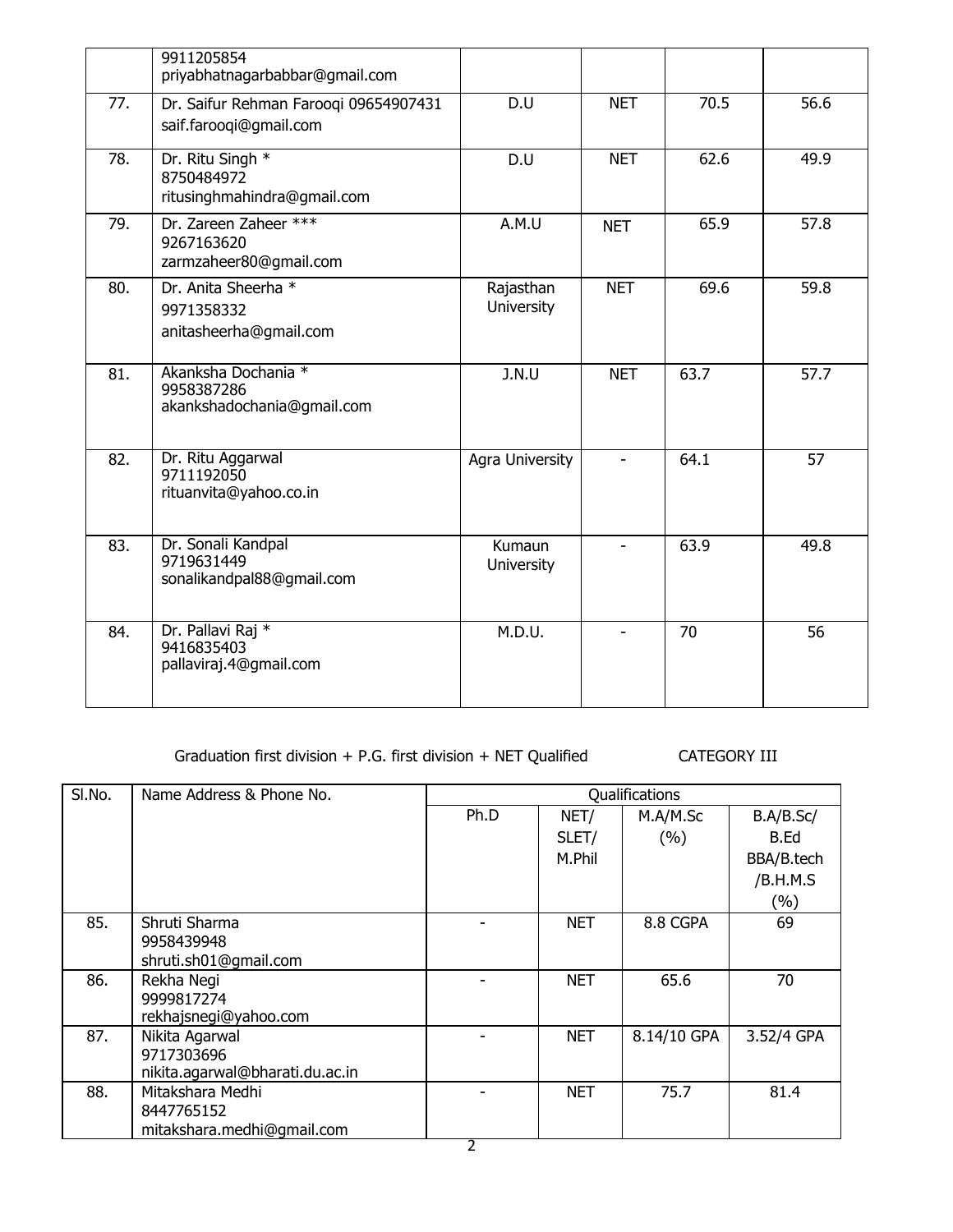| 89.  | Reshma Raichel Jose<br>8882302114<br>josereshma02@gmail.com                    | Pursuing                 | <b>NET</b>          | 7.2 GPA  | 68.1 |
|------|--------------------------------------------------------------------------------|--------------------------|---------------------|----------|------|
| 90.  | Akanksha Mendiratta<br>Mob: 9999433860<br>Email: akanksha.mendiratta@gmail.com |                          | <b>NET</b>          | 75.5     | 81.5 |
| 91.  | Sumangali R<br>996895452<br>sumangali.jmc@gmail.com                            |                          | <b>NET</b>          | 75.5     | 73.7 |
| 92.  | Nakkashi Jain<br>9899262672<br>nakkashi.jain@gmail.com                         |                          | <b>NET</b>          | 81       | 73   |
| 93.  | Arpit Yadav ***<br>8168510309<br>arpityadav20@gmail.com                        | Pursuing                 | NET-JRF             | 65.9     | 65.5 |
| 94.  | Kumar Ujwal<br>9667303525<br>ujwaluk94@gmail.com                               | Pursuing                 | <b>NET</b>          | 76.4     | 71.3 |
| 95.  | Astha Tripathi<br>6387381369<br>asthatripathi320@gmail.com                     |                          | <b>NET</b>          | 83       | 68.9 |
| 96.  | Subhra Solanki *<br>8826797990<br>subhrasolanki@gmail.com                      | Pursuing                 | NET/<br>M.Phil      | 71.3     | 75.1 |
| 97.  | Nabia Mujeeb<br>9013496186<br>nabia.mujeeb@gmail.com                           | $\overline{\phantom{a}}$ | <b>NET</b>          | 8.6 CGPA | 79.9 |
| 98.  | Sangmitra Choudhary ***<br>599441473<br>chaudharysanghmitra@gmail.com          | Pursuing                 | <b>NET</b>          | 64.1     | 63.6 |
| 99.  | Harshita Jha<br>8882933003<br>harshita.j@gmail.com                             |                          | NET-JRF             | 72.7     | 77.2 |
| 100. | Harsimran Kaur<br>9599207835<br>harsimran.kaur151993@gmail.com                 | $\overline{a}$           | <b>NET</b>          | 76.1     | 82.5 |
| 101. | R.R. Khyala **<br>8287511950<br>rrkhyala@gmail.com                             |                          | <b>NET</b>          | 61       | 65   |
| 102. | Mrinalini Mahajan<br>9717224954<br>mrinalinimahajan93@gmail.com                |                          | NET-JRF /<br>M.Phil | 8.3 CGPA | 86.5 |
| 103. | Sonali Saini<br>9818600894<br>sonalisaini342@gmail.com                         |                          | <b>NET</b>          | 71       | 73.2 |
| 104. | Meenakshi Kanwar<br>meenakshi.rajpurohit21@gmail.com                           |                          | <b>NET</b>          | 73.9     | 75   |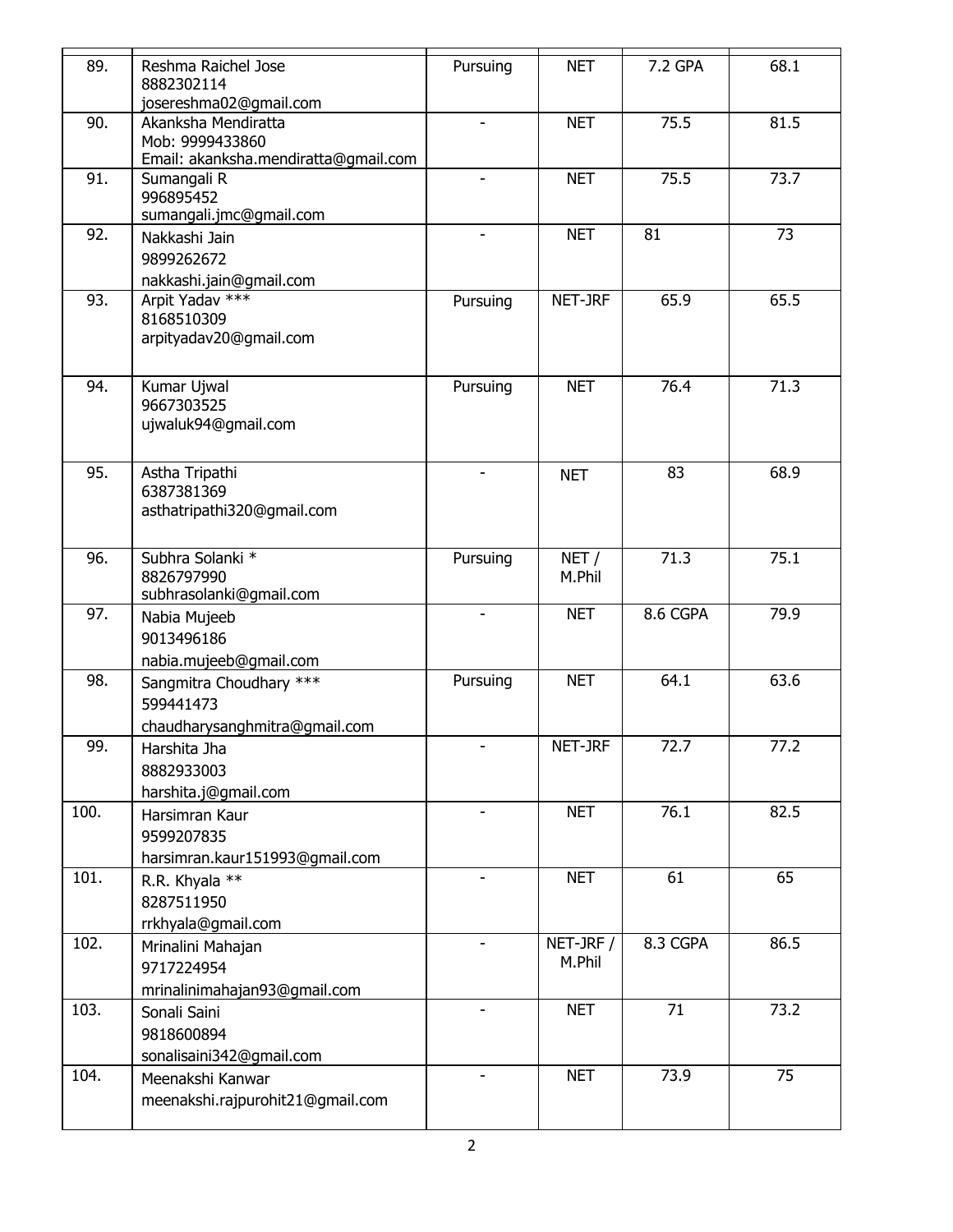| 105. | Harsha Kuriakose                                 | Pursuing                 | NET-JRF    | 69.1     | 65.3     |
|------|--------------------------------------------------|--------------------------|------------|----------|----------|
|      | 8860544058                                       |                          |            |          |          |
|      | harsha.susan@gmail.com                           |                          |            |          |          |
| 106. | Abhishek Kumar ***                               | Pursuing                 | NET-JRF /  | 67.8     | 73       |
|      | 8860264689                                       |                          | M.Phil     |          |          |
|      | abhishek.7244@gmail.com                          |                          |            |          |          |
| 107. | Neetu Dalal                                      | Pursuing                 | <b>NET</b> | 9 CGPA   | 78.3     |
|      | 9888491294                                       |                          |            |          |          |
|      | neetu.dalal9995@gmail.com                        |                          |            |          |          |
| 108. | Olivia Kakati                                    | $\blacksquare$           | <b>NET</b> | 75.4     | 80.8     |
|      | 8474859509                                       |                          |            |          |          |
|      | oliviakakati@gmail.com                           |                          |            |          |          |
| 109. | Anurag Thounaojam ***                            | $\overline{\phantom{0}}$ | <b>NET</b> | 61.8     | 68.3     |
|      | 9971854083                                       |                          |            |          |          |
|      | thounaojamanurag5@gmail.com                      |                          |            |          |          |
| 110. | Payal Sipani                                     | $\sim$                   | <b>NET</b> | 8.8 CGPA | 64.1     |
|      | 9330528370                                       |                          |            |          |          |
|      | sipanipayal90@gmail.com                          |                          |            |          |          |
| 111. | Raina                                            |                          | NET-JRF    | 71       | 69.4     |
|      | 9873032987                                       |                          |            |          |          |
|      | rainasinghal11@gmail.com                         |                          |            |          |          |
| 112. | Akshay Johri *                                   | Pursuing                 | NET-JRF    | 68.6     | 61.6     |
|      | 9871041074                                       |                          |            |          |          |
|      | ajohri139@gmail.com                              |                          |            |          |          |
| 113. | Vartika Singh                                    |                          | NET-JRF    | 79.5     | 79.4     |
|      | 7524070305                                       |                          |            |          |          |
|      | vartik111@gmail.com                              |                          |            |          |          |
| 114. | Vimanshi Solanki *                               | Pursuing                 | NET/       | 68       | 73.4     |
|      | 9205800514                                       |                          | M.Phil     |          |          |
|      | solanki.vimanshi@gmail.com                       |                          |            |          |          |
| 115. | Rachna Mishra                                    | Submitted                | NET/       | 72.2     | 77.3     |
|      | 9650998205                                       |                          | M.Phil     |          |          |
|      | rachna.psy18@gmail.com                           |                          |            |          |          |
| 116. | Khamsuanmung Tonsing **                          | Pursuing                 | <b>NET</b> | 69.7     | 77.4     |
|      | 8787449422                                       |                          |            |          |          |
|      | mungksm@gmail.com                                |                          |            |          |          |
| 117. | Tanvika Kalra                                    |                          | <b>NET</b> | 73       | 82.1     |
|      | 9811724872                                       |                          |            |          |          |
|      | tanvika96@gmail.com                              |                          |            |          |          |
| 118. | Meenakshi Singh ***                              | Pursuing                 | <b>NET</b> | 68       | 68.1     |
|      | 8287373369                                       |                          |            |          |          |
|      | meenu622@gmail.com                               |                          |            |          |          |
| 119. | Bulbul Raj *                                     |                          | NET-JRF    | 9.3 CGPA | 8.7 CGPA |
|      | 7880316454                                       |                          |            |          |          |
|      | bilalbul25@gmail.com                             |                          |            |          |          |
| 120. | Preety *                                         |                          | <b>NET</b> | 61.2     | 67.3     |
|      |                                                  |                          |            |          |          |
|      | 9899044529                                       |                          |            |          |          |
| 121. | preetysingh2911@gmail.com<br>Hemashree Gogoi *** |                          | <b>NET</b> | 60.2     | 76.2     |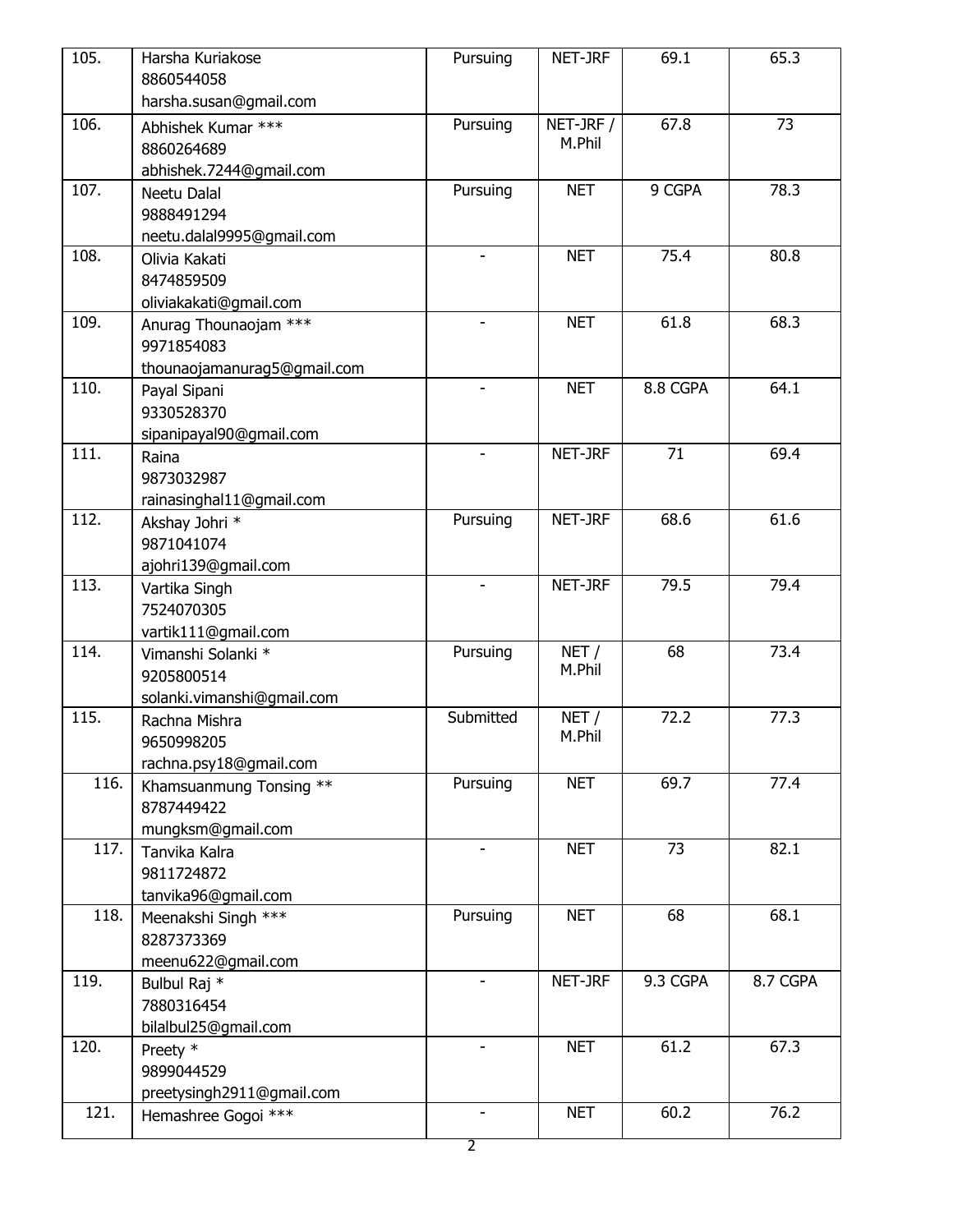| hemashreegogoi@gmail.com<br>Simran Kohli<br>9868371480<br>kohli_simran@yahoo.in<br>Ravi Rathee @<br>7404460926<br>ratheeravi1234@gmail.com<br>Amisha Singh ***<br>9910374220<br>samisha987@gmail.com<br>Divyani Khurana<br>9971122254<br>divyanikhurana@gmail.com<br>Somya Tandon<br>8800854606<br>somyatandon.1996@gmail.com<br>Jasleen Kaur<br>8447021710<br>jess_reach@rediffmail.com<br>Aarti Sangwan | Pursuing<br>Pursuing     | <b>NET</b><br><b>NET</b><br><b>NET</b><br>NET/<br>M.Phil<br><b>NET</b> | 76.4<br>80.7<br>68.3<br>84.5<br>75.8 | 84.9<br>63.8<br>76.7<br>68.9<br>88.6 |
|-----------------------------------------------------------------------------------------------------------------------------------------------------------------------------------------------------------------------------------------------------------------------------------------------------------------------------------------------------------------------------------------------------------|--------------------------|------------------------------------------------------------------------|--------------------------------------|--------------------------------------|
|                                                                                                                                                                                                                                                                                                                                                                                                           |                          |                                                                        |                                      |                                      |
|                                                                                                                                                                                                                                                                                                                                                                                                           |                          |                                                                        |                                      |                                      |
|                                                                                                                                                                                                                                                                                                                                                                                                           |                          |                                                                        |                                      |                                      |
|                                                                                                                                                                                                                                                                                                                                                                                                           |                          |                                                                        |                                      |                                      |
|                                                                                                                                                                                                                                                                                                                                                                                                           |                          |                                                                        |                                      |                                      |
|                                                                                                                                                                                                                                                                                                                                                                                                           |                          |                                                                        |                                      |                                      |
|                                                                                                                                                                                                                                                                                                                                                                                                           |                          |                                                                        |                                      |                                      |
|                                                                                                                                                                                                                                                                                                                                                                                                           |                          |                                                                        |                                      |                                      |
|                                                                                                                                                                                                                                                                                                                                                                                                           |                          |                                                                        |                                      |                                      |
|                                                                                                                                                                                                                                                                                                                                                                                                           |                          |                                                                        |                                      |                                      |
|                                                                                                                                                                                                                                                                                                                                                                                                           |                          |                                                                        |                                      |                                      |
|                                                                                                                                                                                                                                                                                                                                                                                                           |                          |                                                                        |                                      |                                      |
|                                                                                                                                                                                                                                                                                                                                                                                                           |                          |                                                                        |                                      |                                      |
|                                                                                                                                                                                                                                                                                                                                                                                                           |                          |                                                                        |                                      |                                      |
|                                                                                                                                                                                                                                                                                                                                                                                                           |                          |                                                                        |                                      |                                      |
|                                                                                                                                                                                                                                                                                                                                                                                                           |                          |                                                                        |                                      |                                      |
|                                                                                                                                                                                                                                                                                                                                                                                                           |                          | NET/                                                                   | 76.4                                 | 78.9                                 |
|                                                                                                                                                                                                                                                                                                                                                                                                           |                          | M.Phil                                                                 |                                      |                                      |
|                                                                                                                                                                                                                                                                                                                                                                                                           |                          |                                                                        |                                      |                                      |
|                                                                                                                                                                                                                                                                                                                                                                                                           | Pursuing                 | NET-JRF                                                                | 76.5                                 | 76.3                                 |
| 7087366607                                                                                                                                                                                                                                                                                                                                                                                                |                          |                                                                        |                                      |                                      |
| aarti.sangwan26@gmail.com                                                                                                                                                                                                                                                                                                                                                                                 |                          |                                                                        |                                      |                                      |
| Bhavna Mukund *                                                                                                                                                                                                                                                                                                                                                                                           | Pursuing                 | NET/                                                                   | 60                                   | 67.3                                 |
| 8756335291                                                                                                                                                                                                                                                                                                                                                                                                |                          | M.Phil                                                                 |                                      |                                      |
| bhavna.psy@gmail.com                                                                                                                                                                                                                                                                                                                                                                                      |                          |                                                                        |                                      |                                      |
| Sameer ***                                                                                                                                                                                                                                                                                                                                                                                                | Pursuing                 | NET-JRF                                                                | 66                                   | 75.9                                 |
| 8826314026                                                                                                                                                                                                                                                                                                                                                                                                |                          |                                                                        |                                      |                                      |
| ansari.sameer115@gmail.com                                                                                                                                                                                                                                                                                                                                                                                |                          |                                                                        |                                      |                                      |
| Anupam Pandey @                                                                                                                                                                                                                                                                                                                                                                                           | Pursuing                 | NET-JRF                                                                | 83                                   | 66.3                                 |
| 9667959447                                                                                                                                                                                                                                                                                                                                                                                                |                          |                                                                        |                                      |                                      |
| anupampsy.phd@gmail.com                                                                                                                                                                                                                                                                                                                                                                                   |                          |                                                                        |                                      |                                      |
| Asma Nisar                                                                                                                                                                                                                                                                                                                                                                                                | $\overline{\phantom{a}}$ | <b>NET</b>                                                             | 8.81 CGPA                            | 70.2                                 |
| 8717020796                                                                                                                                                                                                                                                                                                                                                                                                |                          |                                                                        |                                      |                                      |
| asma47nb@gmail.com                                                                                                                                                                                                                                                                                                                                                                                        |                          |                                                                        |                                      |                                      |
| Amir Asim ***                                                                                                                                                                                                                                                                                                                                                                                             | Pursuing                 | NET-JRF                                                                | 62.5                                 | 65.1                                 |
| 9654074907                                                                                                                                                                                                                                                                                                                                                                                                |                          |                                                                        |                                      |                                      |
| amir96asim@gmail.com                                                                                                                                                                                                                                                                                                                                                                                      |                          |                                                                        |                                      |                                      |
|                                                                                                                                                                                                                                                                                                                                                                                                           | $\overline{\phantom{0}}$ | NET-JRF                                                                | 82.3                                 | 77.1                                 |
| Shubham Pandey @                                                                                                                                                                                                                                                                                                                                                                                          |                          |                                                                        |                                      |                                      |
| 8172868692                                                                                                                                                                                                                                                                                                                                                                                                |                          |                                                                        |                                      |                                      |
| shubham22.bhu@gmail.com                                                                                                                                                                                                                                                                                                                                                                                   |                          | <b>NET</b>                                                             | 67                                   | 78                                   |
| Elangbam Reebika Devi ***                                                                                                                                                                                                                                                                                                                                                                                 | Pursuing                 |                                                                        |                                      |                                      |
| 8375007992                                                                                                                                                                                                                                                                                                                                                                                                |                          |                                                                        |                                      |                                      |
| elangbam.reebika9@gmail.com                                                                                                                                                                                                                                                                                                                                                                               |                          |                                                                        |                                      |                                      |
| Meenakshi Chauhan ***                                                                                                                                                                                                                                                                                                                                                                                     | Dr. H.S.G.               | $\blacksquare$                                                         | 60.9                                 | 55.9                                 |
| 9643448191                                                                                                                                                                                                                                                                                                                                                                                                | University, M.P          |                                                                        |                                      |                                      |
| drmeenakshic@gmail.com                                                                                                                                                                                                                                                                                                                                                                                    | Pursuing                 |                                                                        | 84.3                                 | 78.1                                 |
|                                                                                                                                                                                                                                                                                                                                                                                                           |                          |                                                                        |                                      |                                      |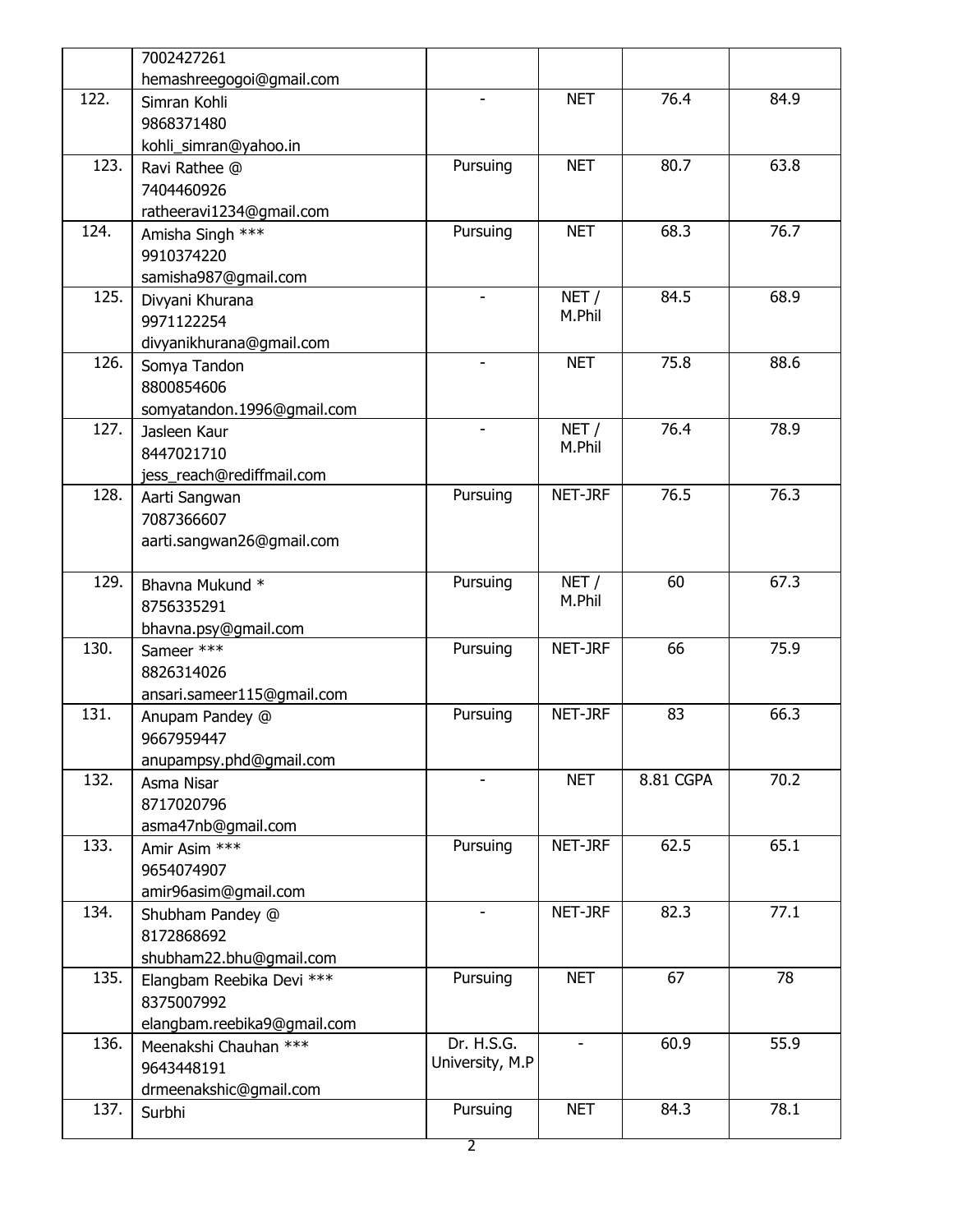|      | 6283064450                        |                          |                                |           |      |
|------|-----------------------------------|--------------------------|--------------------------------|-----------|------|
|      | surbhikhurana721@gmail.com        |                          |                                |           |      |
| 138. | Surbhi Singhal                    | Pursuing                 | NET-JRF                        | 92.4      | 83.6 |
|      | 8178548208                        |                          |                                |           |      |
|      | surbhisinghal1006@gmail.com       |                          |                                |           |      |
| 139. | Sweety                            | $\blacksquare$           | <b>NET</b>                     | 69.7      | 83.6 |
|      | 9966853657                        |                          |                                |           |      |
|      | 13sweety1996@gmail.com            |                          |                                |           |      |
| 140. | Dristilima Kalita                 |                          | <b>NET</b>                     | 8.63 CGPA | 72.6 |
|      | 8860049548                        |                          |                                |           |      |
|      | dristilima.kalita@gmail.com       |                          |                                |           |      |
| 141. | Sakshi Saini ***                  |                          | <b>NET</b>                     | 62        | 72   |
|      | 7042359351                        |                          |                                |           |      |
|      | sainisakshi9425@gmail.com         |                          |                                |           |      |
| 142. | Abhinav Singh ***                 |                          | <b>NET</b>                     | 73.4      | 81.9 |
|      | 8107906656                        |                          |                                |           |      |
|      | abhinavkatiyar@gmail.com          |                          |                                |           |      |
| 143. | Naseer Ahmad Bhat                 | Pursuing                 | $\overline{\text{NET-}}$ JRF / | 74        | 73.1 |
|      | 6362743008                        |                          | M.Phil                         |           |      |
|      | naseer1589@gmail.com              |                          |                                |           |      |
| 144. | Gitika Yadav                      | Pursuing                 | <b>NET</b>                     | 71.1      | 73.2 |
|      | 9717401189                        |                          |                                |           |      |
|      | gitika.y01@gmail.com              |                          |                                |           |      |
|      |                                   |                          |                                |           |      |
| 145. | Pallavi Preeti ***                | $\overline{\phantom{a}}$ | <b>NET</b>                     | 67.6      | 71.1 |
|      | 9560070226                        |                          |                                |           |      |
|      | pallavi.preeti26@gmail.com        |                          |                                |           |      |
| 146. | Monali Sharma                     | $\blacksquare$           | NET-JRF                        | 69.2      | 71.6 |
|      | 8690752055                        |                          |                                |           |      |
|      | 126monali@gmail.com               |                          |                                |           |      |
| 147. | Poornima Tanwar ***               | $\overline{\phantom{a}}$ | <b>NET</b>                     | 68.1      | 61.5 |
|      | 9711186906                        |                          |                                |           |      |
|      | poornima31tanwar@gmail.com        |                          |                                |           |      |
|      |                                   |                          |                                |           |      |
| 148. | Mayanglambam Omega Chanu *        | Pursuing                 | NET-JRF                        | 66.7      | 63.8 |
|      | 8285730528                        |                          |                                |           |      |
|      | omechanu@gmail.com                |                          |                                |           |      |
| 149. | Shaheen Parveen ***               | Pursuing                 | <b>NET</b>                     | 69.6      | 65.2 |
|      | Mob: 9911884754                   |                          |                                |           |      |
|      | Email: shaheenparveen43@gmail.com |                          |                                |           |      |
|      |                                   |                          |                                |           |      |
| 150. | N. Sridhar ***                    | $\blacksquare$           | <b>NET</b>                     | 64.6      | 65.9 |
|      | 9871295923                        |                          |                                |           |      |
|      | sridharinu@gmail.com              |                          |                                |           |      |
|      |                                   |                          |                                |           |      |
| 151. | Indrani Regon **                  | Pursuing                 | NET-JRF                        | 63        | 63.7 |
|      | 9508540782                        |                          |                                |           |      |
|      | indraniregon@gmail.com            |                          |                                |           |      |
|      |                                   |                          |                                |           |      |
| 152. | Annima Bahukhandi                 | $\overline{\phantom{a}}$ | NET/                           | 8.34 GPA  | 65.5 |
|      |                                   | 2                        |                                |           |      |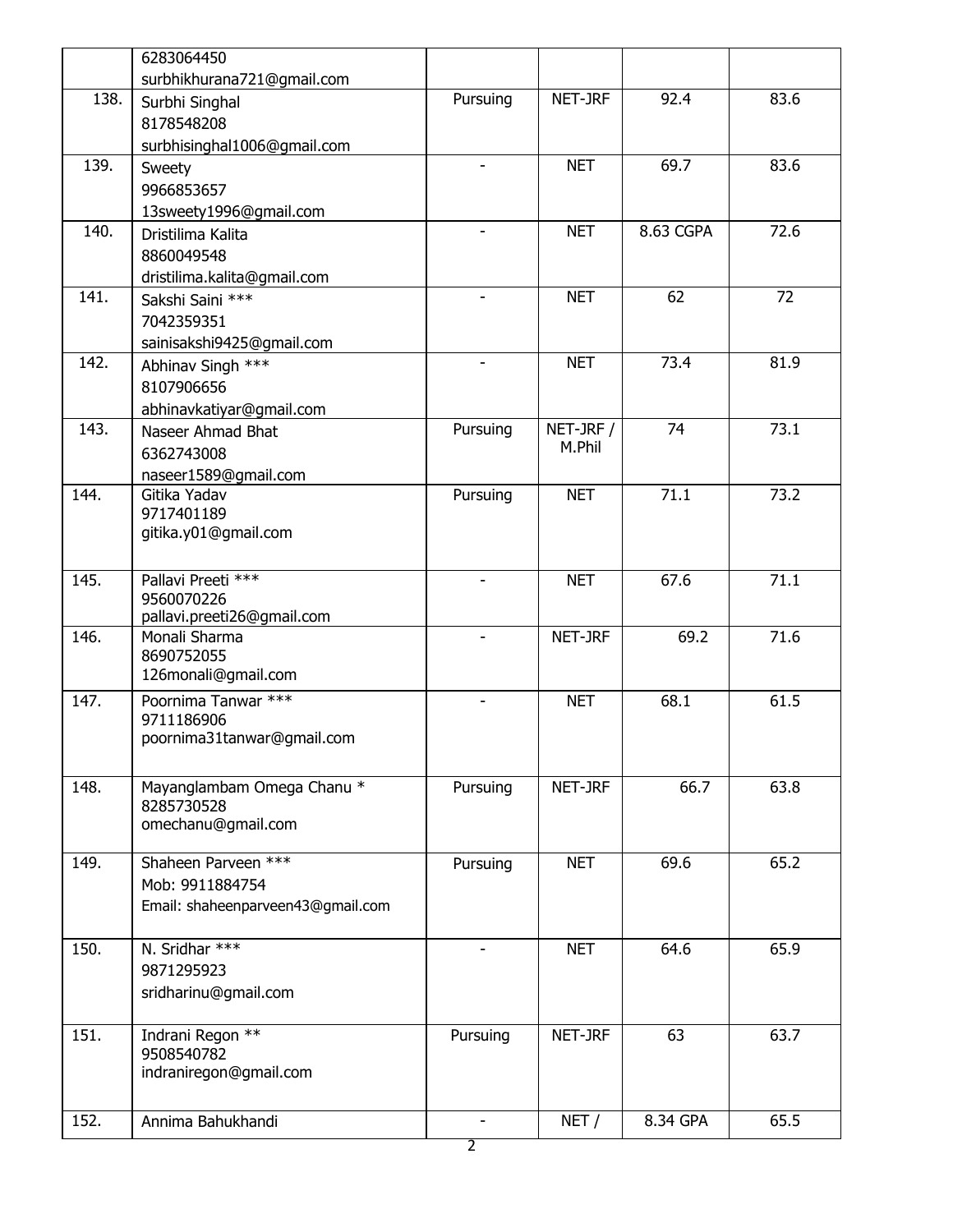|      | 9818098317<br>annimab7@gmail.com                                   |                               | M.Phil         |           |      |
|------|--------------------------------------------------------------------|-------------------------------|----------------|-----------|------|
| 153. | Roopali Das<br>918860137795<br>das.roopali10@gmail.com             |                               | <b>NET</b>     | 70        | 79.6 |
| 154. | Abhinav Bhatnagar<br>9717205800<br>abhinavbhatnagar2694@gmail.com  | $\blacksquare$                | NET-JRF        | 7.2 GPA   | 66.2 |
| 155. | Bhumika Kapoor<br>Mob: 9899086802<br>bhumi.kapoor24@yahoo.com      | Pursuing                      | <b>NET</b>     | 72.7      | 71.6 |
| 156. | Sarah Hormeila Awungshi **<br>8920570961<br>saraholmes16@gmail.com | Pursuing                      | <b>NET</b>     | 68        | 71   |
| 157. | Shanta Kumari ***<br>9650230818<br>shantakumari303@gmail.com       | $\blacksquare$                | <b>NET</b>     | 64        | 71.7 |
| 158. | Priyam Sharma ***<br>8383829075<br>priyamsh1234@gmail.com          | Submitted                     | <b>NET</b>     | 8.03 CGPA | 66.6 |
| 159. | Isha Mishra<br>Mob: 7838826674<br>ishamishra19@gmail.com           | Pursuing                      | <b>NET</b>     | 7.3GPA    | 75   |
| 160. | Divya Bhanot<br>9811759434<br>divyabhanot137@gmail.com             | Submitted                     | <b>NET</b>     | 70.8      | 68.9 |
| 161. | Himani Kulkarni<br>7045705017<br>kulkarni.himani0809@gmail.com     |                               | <b>NET</b>     | 7.3 CGPA  | 70.5 |
| 162. | Omisha Sangeet *<br>9717847180<br>omishasangeet143@gmail.com       | -                             | <b>NET</b>     | 67.5      | 74.8 |
| 163. | Tarana Jain<br>8800776759<br>tarana.jain@gmail.com                 |                               | NET/<br>M.Phil | 62.1      | 67.2 |
| 164. | Dolly Chhabda<br>8669133033<br>chhabdadolly@gmail.com              | $\overline{\phantom{0}}$      | <b>NET</b>     | 70        | 83   |
| 165. | Surbhi<br>9873346906<br>gautamsurbhi1@gmail.com                    | Pursuing                      | <b>NET</b>     | 72.4      | 76.6 |
| 166. | Pamei Gairanlu **<br>9582977817<br>pameigairan@gmail.com           |                               | NET/<br>M.Phil | 71        | 73   |
| 167. | Manvi Bakshi Jaggi<br>9871122543<br>manvibakshi@gmail.com          | $\overline{\phantom{0}}$<br>2 | <b>NET</b>     | 8.45 CGPA | 63   |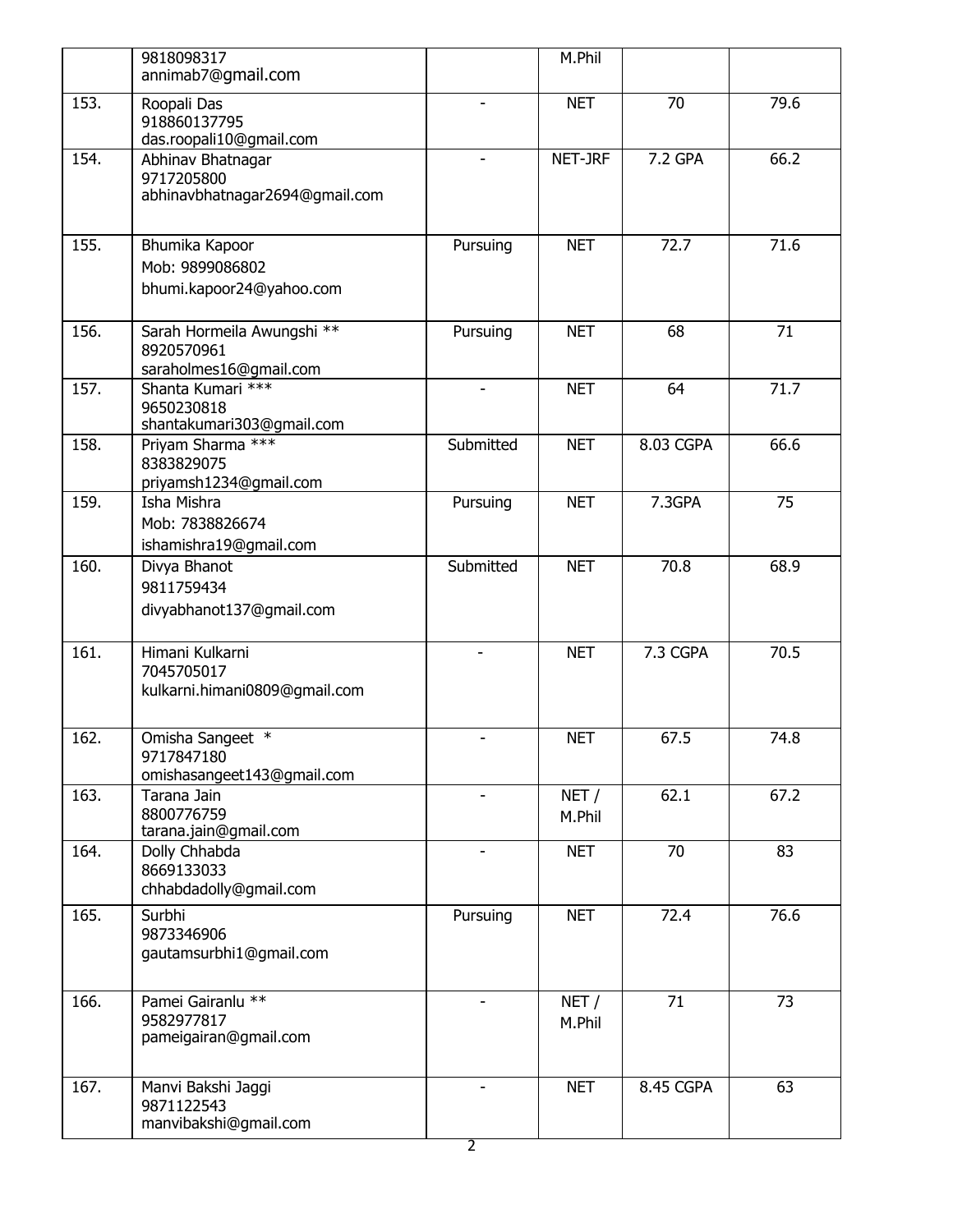| 168. | Shweta Chaudhary ***<br>9899905337<br>msshwetachaudhary@gmail.com | Pursuing                 | <b>NET</b>                          | 64.2     | 60.1 |
|------|-------------------------------------------------------------------|--------------------------|-------------------------------------|----------|------|
| 169. | Richa Malhotra<br>7838435855<br>rich.malh2@gmail.com              | Pursuing                 | <b>NET</b>                          | 68.5     | 68.8 |
| 170. | Soni Jaiswal ***<br>8604983724<br>sonijaiswal092@gmail.com        | Pursuing                 | NET/<br>M.Phil                      | 79.5     | 62   |
| 171. | Sonam Chandhok<br>8527512231<br>sonam1995@gmail.com               | ÷                        | NET-JRF                             | 71.2     | 79.6 |
| 172. | Nirupuma Yadav ***<br>9582719632<br>nirupuma.210du@gmail.com      | Pursuing                 | <b>NET</b>                          | 65.5     | 62.8 |
| 173. | Nidhi Gupta<br>9717200342<br>ng.gupta8@gmail.com                  | $\overline{\phantom{0}}$ | <b>NET</b>                          | 70.8     | 81.9 |
| 174. | Paveinei Varay **<br>9818993396<br>sharonpaveinei@gmail.com       | $\overline{\phantom{0}}$ | $\overline{\text{NET}}$ /<br>M.Phil | 61       | 66   |
| 175. | Pavani Tyagi<br>7838788782<br>tyagi.pavani104@gmail.com           | Pursuing                 | <b>NET</b>                          | 74.2     | 67.2 |
| 176. | Kumari Davis ***<br>8860617487<br>davis.yadav23@gmail.com         |                          | <b>NET</b>                          | 7/10 GPA | 60.7 |
| 177. | Sumbul Abid ***<br>9716517257<br>sumbul.abid.1990@gmail.com       | Pursuing                 | <b>NET</b>                          | 70.2     | 65.5 |
| 178. | Neha Arora<br>9560993009<br>neha.arora0309@gmail.com              | Pursuing                 | NET/<br>M.Phil                      | 69.4     | 68.5 |
| 179. | Varsha Singh *<br>9968974202<br>varsha.singh1990@gmail.com        | Pursuing                 | <b>NET</b>                          | 66       | 67   |
| 180. | Sudha Shashwati Sahoo<br>9811759756<br>sudha10092@gmail.com       | Submitted                | NET-JRF                             | 8.2 CGPA | 77.5 |
| 181. | Soshomi Makang **<br>9599175143<br>soshomi.m@gmail.com            |                          | NET-JRF                             | 63.7     | 63.5 |
| 182. | Sukanya Chakraborty<br>9871507263<br>sukanya95chak@gmail.com      |                          | <b>NET</b>                          | 73.8     | 82.8 |
| 183. | Sahiba Namdhari<br>8968151269<br>sahibanamdhari@gmail.com         | Pursuing<br>2            | <b>NET</b>                          | 77.7     | 75.8 |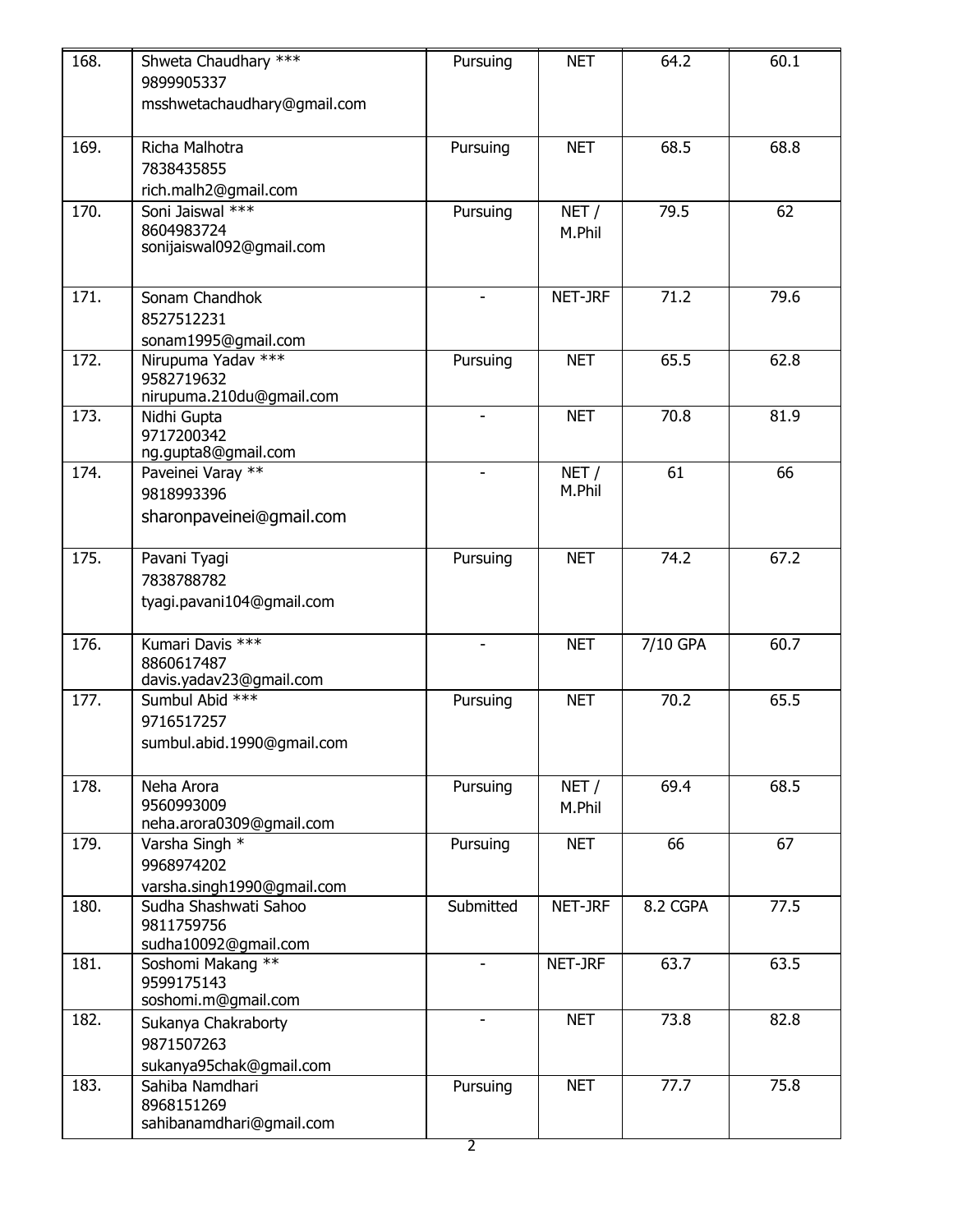| 184. | Aditi Arora                              |                          | <b>NET</b> | 74.8     | 77.5     |
|------|------------------------------------------|--------------------------|------------|----------|----------|
|      | 7838474969                               |                          |            |          |          |
|      | aro.aditi@gmail.com                      |                          |            |          |          |
| 185. | Priyanka Padhy                           | Pursuing                 | <b>NET</b> | 67.4     | 68       |
|      | 9818005173                               |                          |            |          |          |
|      | itsmepriyanka@gmail.com                  |                          |            |          |          |
| 186. | Chalmaya Sharma                          | $\overline{\phantom{a}}$ | NET/       | 70.1     | 74.3     |
|      | 6003937114                               |                          | M.Phil     |          |          |
|      | ch.sharma56@gmail.com                    |                          |            |          |          |
| 187. | Arushi Kothari                           | Pursuing                 | NET-JRF    | 8.7 CGPA | 86.3     |
|      | 8828090223                               |                          |            |          |          |
|      | arushikothari@gmail.com                  |                          |            |          |          |
|      |                                          |                          |            |          |          |
| 188. | Tanika Pundir                            | Pursuing                 | NET-JRF    | 74.3     | 79       |
|      | 9711997175                               |                          |            |          |          |
|      | tanikapundir11@gmail.com                 |                          |            |          |          |
|      |                                          |                          |            |          |          |
|      |                                          |                          |            |          |          |
| 189. | Selene Khosla                            | Pursuing                 | <b>NET</b> | 8.21 GPA | 76.2     |
|      | 9818620629<br>khoslaselene@gmail.com     |                          |            |          |          |
|      |                                          |                          |            |          |          |
|      |                                          |                          |            |          |          |
| 190. | Priyanka Malhotra                        |                          | <b>NET</b> | 66       | 72.7     |
|      | 9999079727                               |                          |            |          |          |
|      | peacefulminds100@gmail.com               |                          |            |          |          |
|      |                                          |                          |            |          |          |
| 191. | Nishta *                                 | Pursuing                 | <b>NET</b> | 71       | 72       |
|      | 9643196455                               |                          |            |          |          |
|      | nishtha11017@gmail.com                   |                          |            |          |          |
|      |                                          |                          |            |          |          |
| 192. | Himanshi Singh                           | $\blacksquare$           | NET/       | 66.8     | 70.8     |
|      | 9549161558                               |                          | M.Phil     |          |          |
|      | 30himanshi@gmail.com                     |                          |            |          |          |
| 193. |                                          |                          |            | 74.8     | 71.7     |
|      | Aparna Vyas                              | Pursuing                 | NET-JRF/   |          |          |
|      | 08826915547                              |                          | M.Phil     |          |          |
|      | a02.vyas@gmail.com                       |                          |            |          |          |
| 194. | Pooja Bagrodia                           | Pursuing                 | <b>NET</b> | 70.7     | 71.4     |
|      | 9810174303                               |                          |            |          |          |
|      | p.bagrodia@gmail.com                     |                          |            |          |          |
| 195. | Supreet Kaur Bhasin                      | Pursuing                 | <b>NET</b> | 75.7     | 82.5     |
|      | 7042714965                               |                          |            |          |          |
|      | supreetbhasin293@gmail.com               |                          |            |          |          |
| 196. | Swati Tripathi                           | Pursuing                 | NET-JRF    | 65.9     | 71.1     |
|      | 9560815387                               |                          |            |          |          |
|      | dustripathi@gmail.com                    |                          |            |          |          |
| 197. | Aman Kumar Raturi ***                    |                          | <b>NET</b> | 8.1 CGPA | 7.1 CGPA |
|      | 8851431184                               |                          |            |          |          |
|      | aman.raturi58@gmail.com                  |                          |            |          |          |
|      |                                          |                          | <b>NET</b> | 72.7     | 81.6     |
|      |                                          |                          |            |          |          |
|      | Madhavi Roy                              |                          |            |          |          |
| 198. | 9313985470                               |                          |            |          |          |
| 199. | madhu.roy14@gmail.com<br>Ayesha Iqra *** |                          | <b>NET</b> | 64       | 65.1     |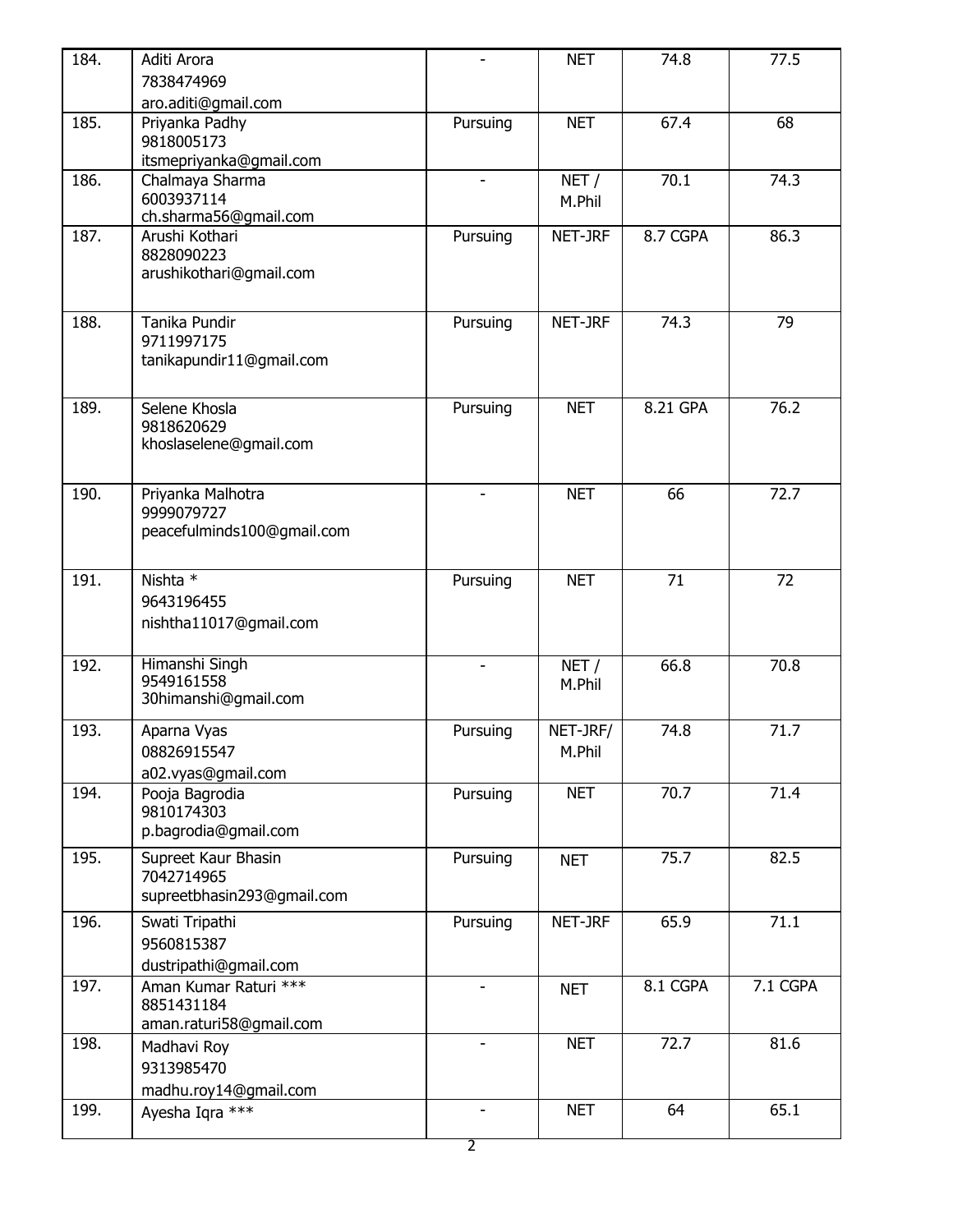|      | 9990620992                                                             |                          |                |          |          |  |
|------|------------------------------------------------------------------------|--------------------------|----------------|----------|----------|--|
|      | ayeshaiqra1393@gmail.com                                               |                          |                |          |          |  |
| 200. | Sandhya Kumari<br>8707339635                                           |                          | <b>NET</b>     | 75.3     | 70.8     |  |
|      | sandhyapandey259@gmail.com                                             |                          |                |          |          |  |
| 201. | Maheswari Balan<br>7838423121                                          |                          | <b>NET</b>     | 79       | 80       |  |
|      | maheswari.balan92@gmail.com                                            |                          |                |          |          |  |
| 202. | Pooja Chandel @<br>8527584124<br>poojachandel1692@gmail.com            |                          | <b>NET</b>     | 70       | 71       |  |
| 203. | Aradhya Sharma<br>9910757412<br>aaradhya10@gmail.com                   |                          | <b>NET</b>     | 74       | 8.3 CGPA |  |
| 204. | Naina Jain<br>8826980287<br>nnainajain1993@gmail.com                   |                          | <b>NET</b>     | 69       | 75       |  |
| 205. | <b>Dharitri Dutta</b><br>7002473202<br>dharitridutta26@gmail.com       |                          | NET/<br>M.Phil | 65.2     | 62.4     |  |
| 206. | Betina Abraham<br>991151751<br>beti1995@gmail.com                      |                          | <b>NET</b>     | 73.8     | 84.8     |  |
| 207. | Sreelatha S. Narayanan<br>9818391631<br>sreelatha.snarayanan@gmail.com |                          | <b>NET</b>     | 69       | 68.5     |  |
| 208. | Aishwarya Bajaj<br>7738051910<br>abajaj@jmc.du.ac.in                   | $\blacksquare$           | <b>NET</b>     | 7.6 CGPA | 79       |  |
| 209. | Binusha Joycell ***<br>8285226728<br>binushajoycell@gmail.com          | $\overline{\phantom{0}}$ | <b>NET</b>     | 68.9     | 70       |  |
| 210. | Rijul Saxena<br>7503262314<br>rijulsaxena95@gmail.com                  |                          | <b>NET</b>     | 8.4 GPA  | 65       |  |
| 211. | Parama Pal<br>9073758024<br>parama.pal.08@gmail.com                    | $\overline{\phantom{a}}$ | <b>NET</b>     | 71.7     | 65.2     |  |
| 212. | Pinki #<br>8588913406<br>pinki6479@gmail.com                           | $\overline{\phantom{a}}$ | <b>NET</b>     | 61.7     | 64.2     |  |
| 213. | Rose Christina Topno **<br>9582475018<br>rose.topno@gmail.com          |                          | <b>NET</b>     | 66       | 61       |  |
| 214. | Vibhuti Mehta<br>7827958488<br>vibsmehta08@gmail.com                   |                          | <b>NET</b>     | 66.4     | 8.1 CGPA |  |
| 215. | Anavila Lochan                                                         | Pursuing                 | <b>NET</b>     | 74.2     | 75.4     |  |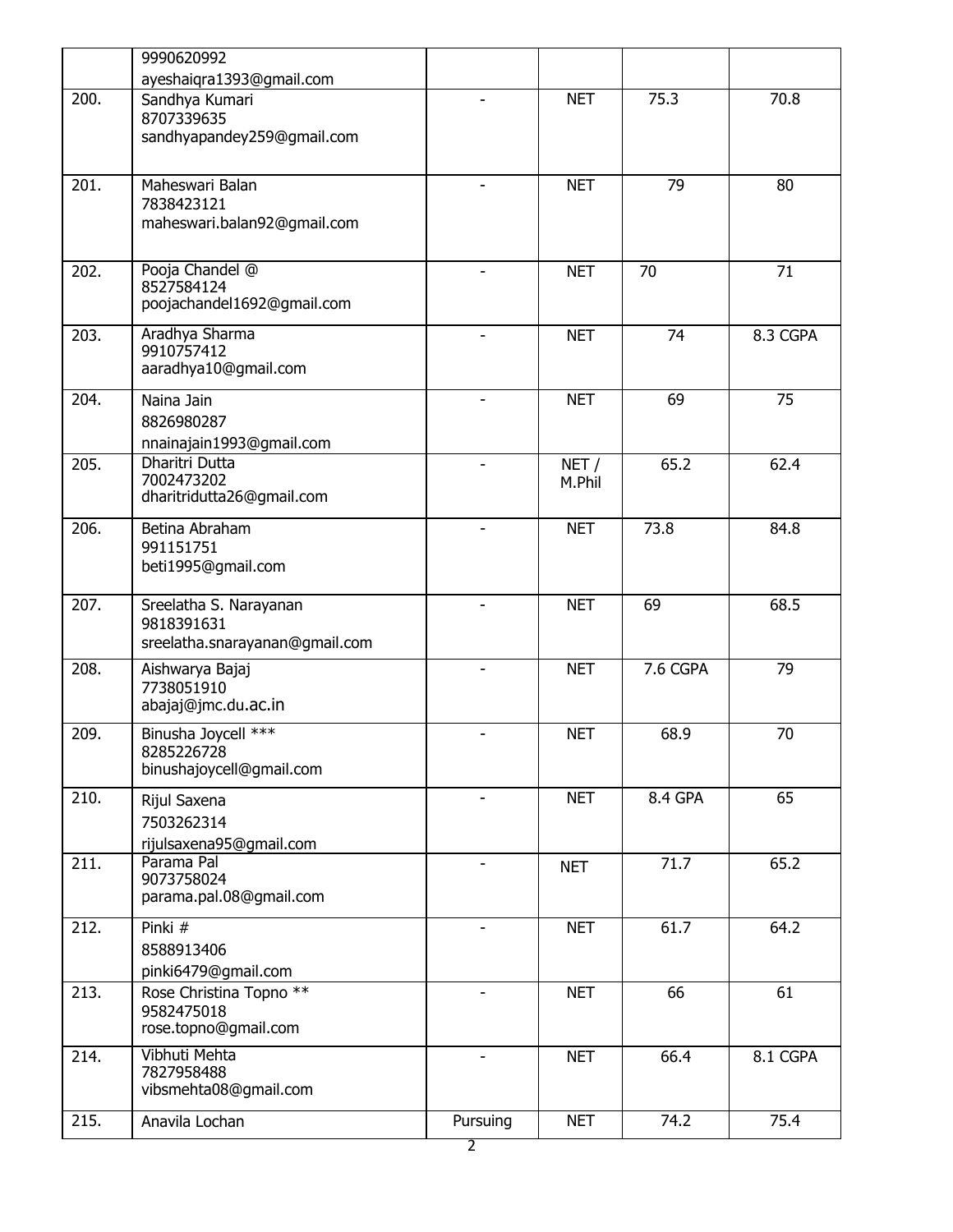|      | 08920213263<br>anavilalochan@gmail.com                                 |                |                    |                 |           |
|------|------------------------------------------------------------------------|----------------|--------------------|-----------------|-----------|
| 216. | Eva Das<br>7503054133<br>evadas91@gmail.com                            | Pursuing       | <b>NET</b>         | 71.4            | 64.9      |
| 217. | Divyang Sharma<br>9958776530<br>divyangsharma92@gmail.com              |                | NET-JRF            | 7.38 CGPA       | 9.44 CGPA |
| 218. | Radhika Sharma<br>8800369450<br>radhika.sharma186@gmail.com            |                | <b>NET</b>         | 68.4            | 75.4      |
| 219. | Siddharth Sagar ***<br>9958506213<br>sagarpsy.du@gmail.com             | Pursuing       | <b>NET</b>         | 60              | 60        |
| 220. | Rashbha Dochania *<br>9971052176<br>rashbha@gmail.com                  | Pursuing       | NET-JRF/<br>M.Phil | 65.6            | 61.5      |
| 221. | Saumya Singh<br>8130812576<br>saumya.singh.1494@gmail.com              | Pursuing       | <b>NET</b>         | 69.1            | 75.5      |
| 222. | Nitika Kumar Sehgal<br>9899059126<br>nitikakumar89@gmail.com           | Submitted      | <b>NET</b>         | $\overline{72}$ | 70        |
| 223. | Samyya ***<br>9627612597<br>samyya.hiraa@gmail.com                     | $\blacksquare$ | <b>NET</b>         | 67.6            | 62.9      |
| 224. | Namita *<br>8800685373<br>namitaa.lko@gmail.com                        | $\blacksquare$ | <b>NET</b>         | 72.5            | 77.2      |
| 225. | Saloni Arora<br>8860320176<br>saloni.arora1995@gmail.com               | $-$            | <b>NET</b>         | 73.7            | 76.1      |
| 226. | Ms. Tanya Johri<br>8587921319<br>tanyajohri03@gmail.com                | $\blacksquare$ | <b>NET</b>         | 74              | 67.8      |
| 227. | Namita Tayal<br>9811573433<br>namitatayal72@gmail.com                  | Pursuing       | <b>NET</b>         | 75.8            | 84        |
| 228. | Stella Yangzee Sherpa **<br>9958524189<br>starphoenix.stella@gmail.com |                | NET/<br>M.Phil     | 65.6            | 65.4      |
| 229. | Vidushi Sharma<br>8882459640<br>sharma.vidushi200@gmail.com            |                | <b>NET</b>         | 9.25 CGPA       | 70.5      |
| 230. | Vandana *<br>9818882433<br>vandana1324@gmail.com                       |                | <b>NET</b>         | 68              | 72.8      |
| 231. | Drishti Kashyap<br>8076681960<br>drishti.kashyap@gmail.com             | Pursuing       | <b>NET</b>         | 67              | 79.6      |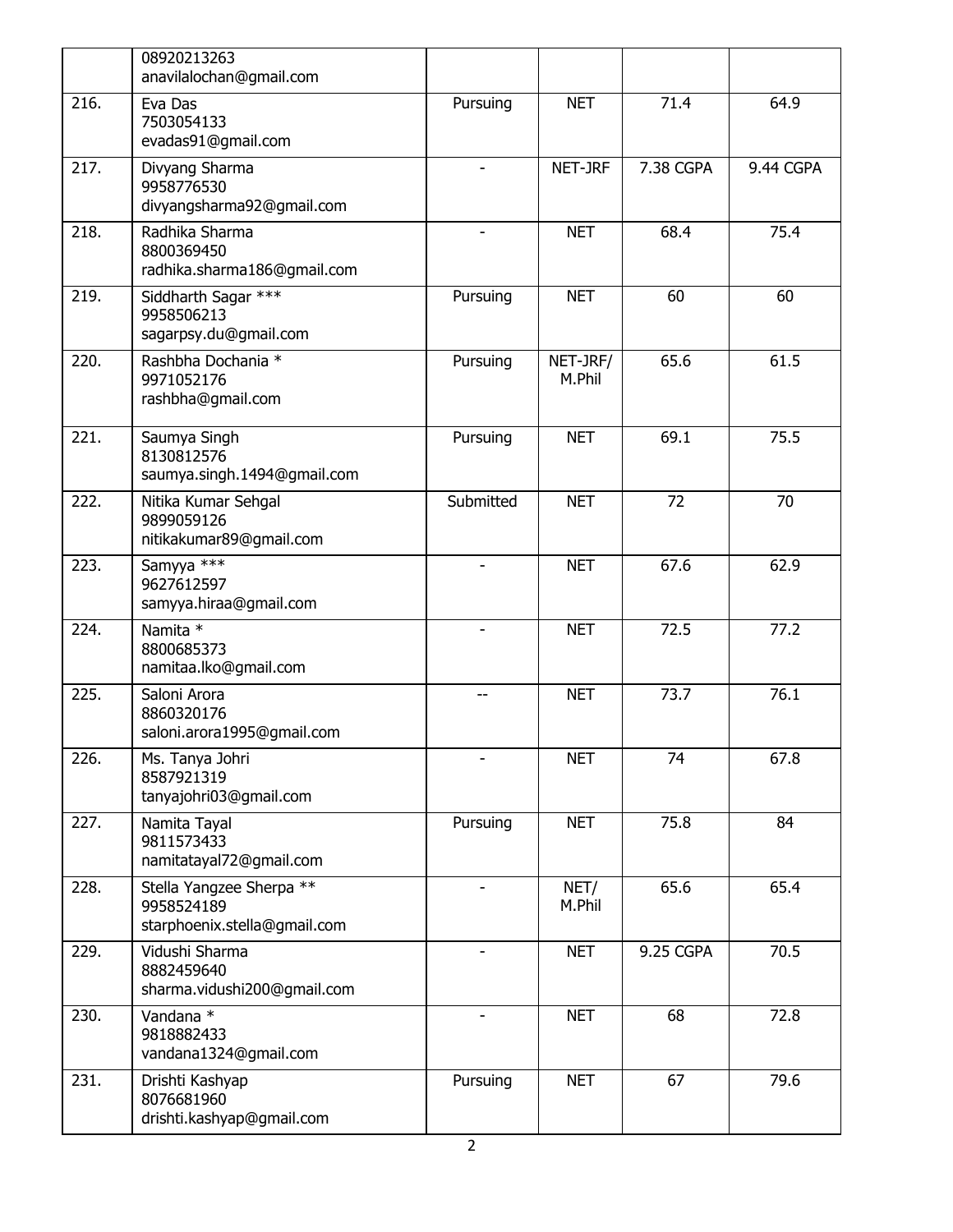| 232. | Ms. Lipika Malik<br>8447893367<br>lipika.malik@gmail.com            | Pursuing                                   | NET/<br>M.Phil | 8.73 CGPA | 71   |  |
|------|---------------------------------------------------------------------|--------------------------------------------|----------------|-----------|------|--|
| 233. | Vrushali Pathak<br>9650752506<br>vrushalipathak92@gmail.com         | Pursuing                                   | <b>NET</b>     | 75.5      | 78.6 |  |
| 234. | Ms. Shweta Lakhera<br>7579046806<br>shwetalakhera@gmail.com         |                                            | NET/<br>M.Phil | 72        | 75.2 |  |
| 235. | Ms. Punyaapriya<br>98999991274<br>punyaapriyagahlot@gmail.com       | Pursuing                                   | <b>JRF</b>     | 81.1      | 77.5 |  |
| 236. | Kanishk Kala<br>8826818789<br>k.kanishk8@gmail.com                  |                                            | NET-JRF        | 71.4      | 85.7 |  |
| 237. | Mrs. Chayanika Sharma<br>8588933583<br>chayanikasharma.ip@gmail.com | Pursuing                                   | <b>NET</b>     | 69.4      | 76.2 |  |
| 238. | Ms. Tanveer Kaur<br>9810222624<br>tanveerkaur2195@gmail.com         | Pursuing                                   | NET-JRF        | 87.4      | 69   |  |
| 239. | Ms. Shabnam Firdaus ***<br>9667672521<br>firdaus.psych@gmail.com    | Pursuing                                   | NET-JRF        | 61.7      | 69.5 |  |
| 240. | Tanya Saran<br>9706008830<br>tanya.saran285@gmail.com               | L,                                         | <b>NET</b>     | 65.8      | 67   |  |
| 241. | Geeti Bhattacharya<br>9667785545<br>geeti4290@gmail.com             | L,                                         | NET-JRF        | 63.2      | 62.9 |  |
| 242. | Kriti Madhok<br>8588059316<br>kritimadhok18@gmail.com               | ۰                                          | <b>NET</b>     | 76.4      | 66.1 |  |
| 243. | Shubham Saini ***<br>9210006554<br>ncitshubham@gmail.com            |                                            | NET-JRF        | 8.58 CGPA | 73   |  |
| 244. | Swati Gaur<br>8860877154<br>swati.psy@gmail.com                     |                                            | <b>NET</b>     | 66.2      | 61   |  |
| 245. | Kanika #<br>09818940547<br>18kanikadua@gmail.com                    |                                            | NET-JRF        | 63.1      | 70.5 |  |
| 246. | Ravinder Kumar ***<br>9896815068<br>ravi.kuk1995@gmail.com          | Pursuing                                   | NET-JRF        | 70.3      | 65   |  |
| 247. | Ananya Syal<br>9971742293<br>phd16ananyas@iima.ac.in                | I.I.M.<br>Ahmadabad                        | NET-JRF        | 76.9      | 75.5 |  |
| 248. | Suriya Srivastava<br>9650522826<br>supriyasri2008@gmail.com         | $\overline{\phantom{0}}$<br>$\overline{2}$ | <b>NET</b>     | 63        | 60   |  |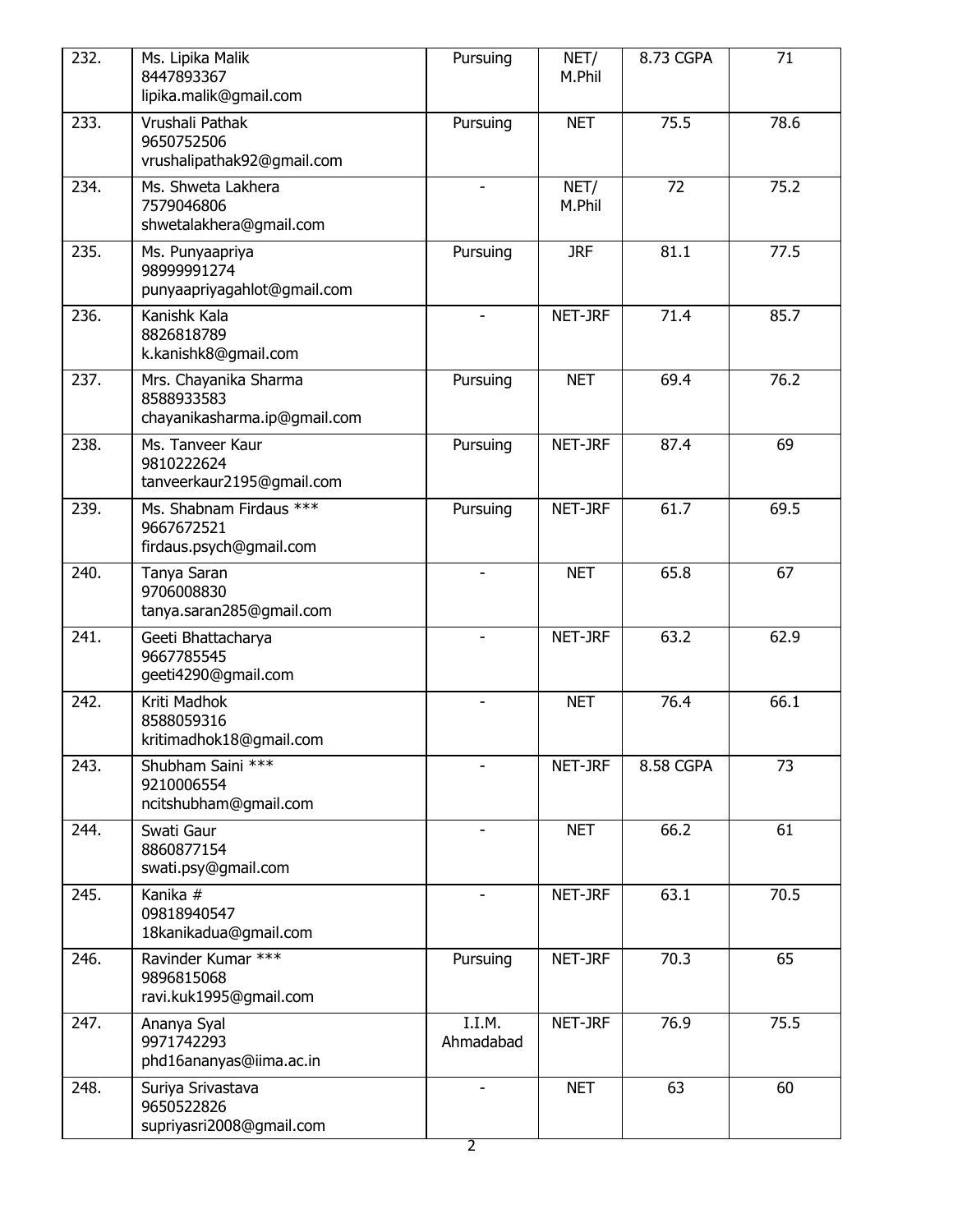| 249. | Megha Sharma<br>9871784428<br>sharmamegha1208@gmail.com          | Pursuing | NET/<br>M.Phil | 60.2 | 62.3 |  |
|------|------------------------------------------------------------------|----------|----------------|------|------|--|
| 250. | Shiromi Chaturvedi<br>7357693666<br>shiromi.chaturvedi@gmail.com |          | <b>NET</b>     | 82   | 85.1 |  |
| 251. | Andree<br>9560877898<br>andree.jaiswal@gmail.com                 | Pursuing | <b>NET</b>     | 70   | 75   |  |

## First division either at the graduation level or P.G. level + NET qualified CATEGORY IV

| SI.No. | Name Address & Phone No.                                                 | Qualifications           |                |          |           |  |  |  |
|--------|--------------------------------------------------------------------------|--------------------------|----------------|----------|-----------|--|--|--|
|        |                                                                          | Ph.D                     | NET/           | M.A/     | B.A/B.Sc/ |  |  |  |
|        |                                                                          |                          | SLET/          | M.Sc     | B.Ed/     |  |  |  |
|        |                                                                          |                          | M.Phil         | (%)      | BBA/B.tec |  |  |  |
|        |                                                                          |                          |                |          | h(%)      |  |  |  |
| 252.   | Manvi Sachdeva #<br>9891705408<br>Msachdeva1993@gmail.com                |                          | <b>NET</b>     | 64       | 59        |  |  |  |
| 253.   | Vishnudyutya Kumar Punj *<br>8527414234<br>dyutya.psychologist@gmail.com | Pursuing                 | NET/<br>M.Phil | 60       | 47        |  |  |  |
| 254.   | Pallavi Chowdhary *<br>8828183908<br>chowdharypallavi@gmail.com          | $\overline{\phantom{a}}$ | <b>NET</b>     | 5.9 CGPA | 71.7      |  |  |  |
| 255.   | Pratima Singh<br>8860092150<br>pratimasingh2395@gmail.com                | Pursuing                 | <b>NET</b>     | 73       | 58        |  |  |  |
| 256.   | Sumit Kumar ***<br>9015883734<br>tawra.sumit017@gmail.com                | $\overline{\phantom{m}}$ | <b>NET</b>     | 59.3     | 64.9      |  |  |  |
| 257.   | Suwanee Goswami<br>8585925078<br>suwaneegoswami@gmail.com                | Pursuing                 | <b>NET</b>     | 71.2     | 55.6      |  |  |  |
| 258.   | Nipuna Singh<br>8447003805<br>nipunasingh91@gmail.com                    | Pursuing                 | NET/<br>M.phil | 70.4     | 56        |  |  |  |
| 259.   | Manu Chauhan<br>9873059501<br>manu10chauhan@gmail.com                    | Pursuing                 | NET-JRF        | 69.2     | 54.2      |  |  |  |
| 260.   | Smriti Singh<br>9582390717<br>smritisingh.0710@gmail.com                 | Pursuing                 | NET-JRF        | 74.4     | 58.1      |  |  |  |
| 261.   | Sonica Tyagi<br>8744810064<br>sonicatyagi94@gmail.com                    | Pursuing                 | <b>NET</b>     | 6.1 CGPA | 61.5      |  |  |  |
| 262.   | Shashi <sup>*</sup>                                                      | Pursuing                 | NET-JRF        | 63.2     | 53.2      |  |  |  |
|        |                                                                          | $\overline{2}$           |                |          |           |  |  |  |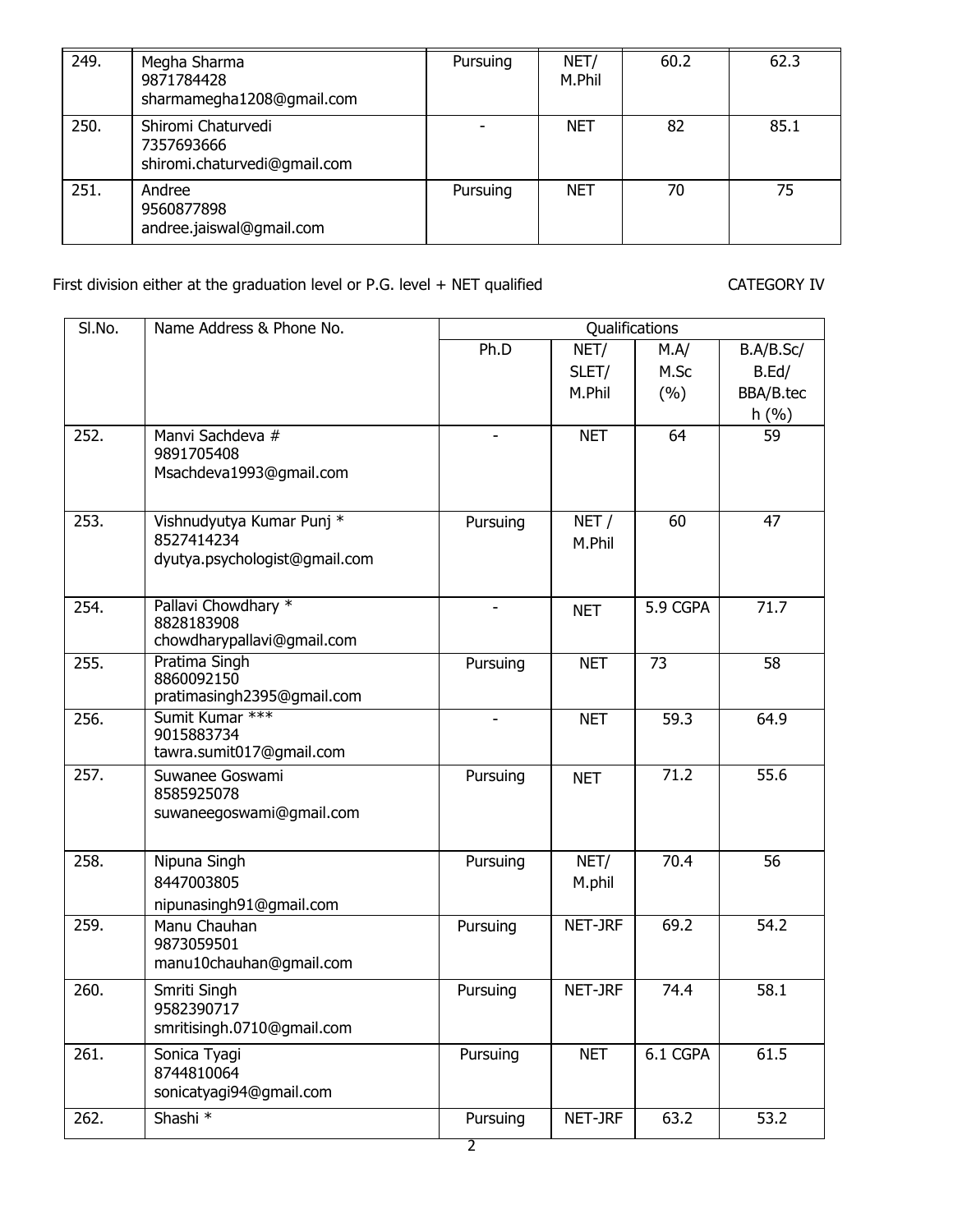|      | 8920163350<br>saran.shashi@qmail.com                                    |                |          |      |
|------|-------------------------------------------------------------------------|----------------|----------|------|
| 263. | Megha $*$<br>8505943151<br>meghasharma1022@gmail.com                    | <b>NET</b>     | 85.8     | 54.2 |
| 264. | Rajan *<br>8059628066<br>rajan.rajora3@gmail.com                        | <b>NET</b>     | 58.7     | 62.3 |
| 265. | Paveine Paulina Y **<br>8447711687<br>paulinayule21@gmail.com           | NET/<br>M.Phil | 6.8 CGPA | 59.2 |
| 266. | Imlingangzuk Longkumer **<br>8837479142<br>markimli.longkumer@gmail.com | <b>NET</b>     | 62.4     | 58   |
| 267. | Prabhat Kumar<br>8920690360<br>Prabhat.mec.pm@gmail.com                 | <b>NET</b>     | 54.4     | 65.5 |
|      | Harshita Bansal<br>9643110760<br>harshita.bansal90@gmail.com            | <b>NET</b>     | 65.8     | 59.1 |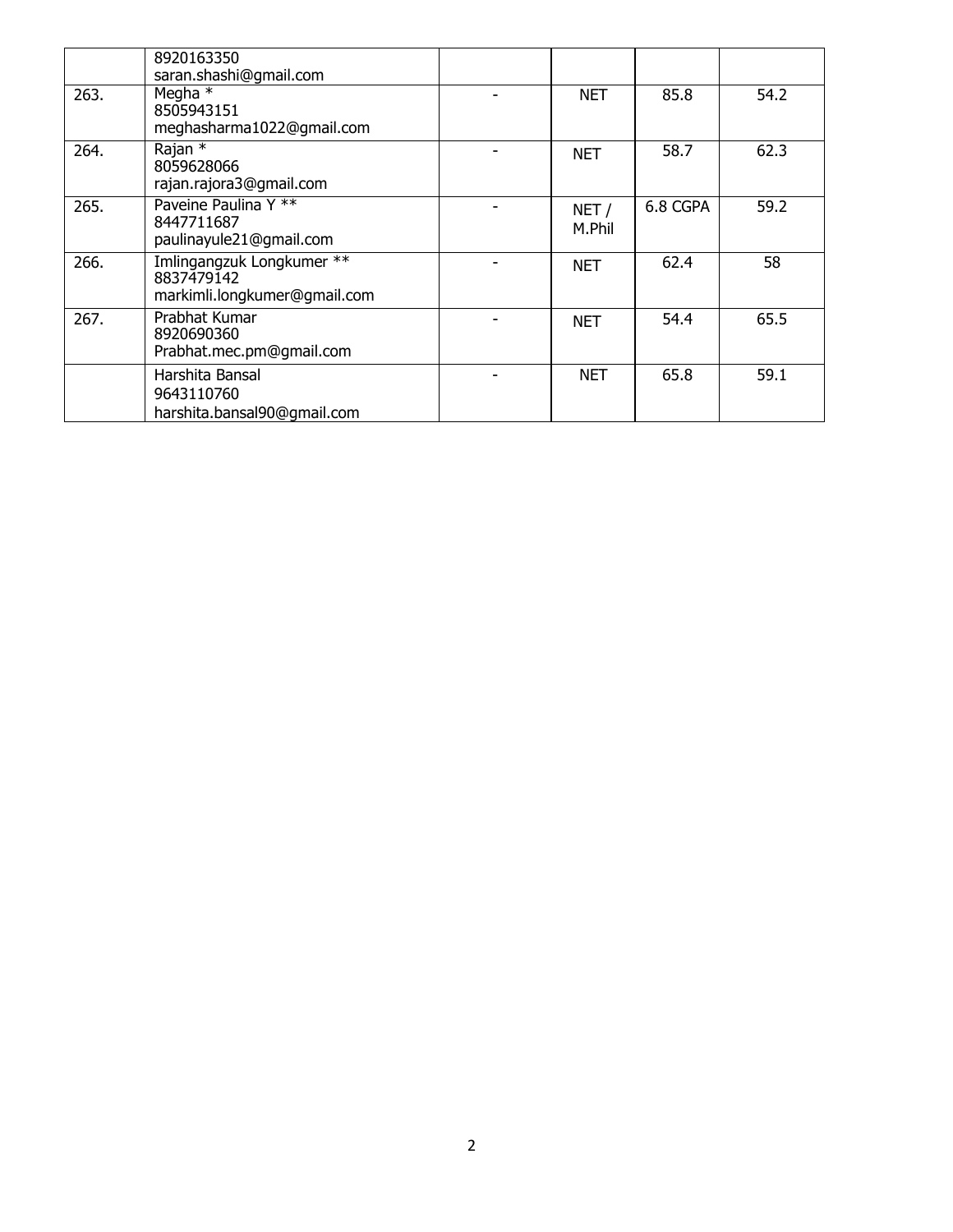Graduation & PG second division (Minimum 55% [50% for candidates belonging to SC/ST)/+ Ph.D

CATEGORY V

| SI.No. | Name Address & Phone No.                                          |                                                           |        | Qualifications |            |
|--------|-------------------------------------------------------------------|-----------------------------------------------------------|--------|----------------|------------|
|        |                                                                   | Ph.D                                                      | NET/   | M.A/           | B.A/B.Sc/  |
|        |                                                                   |                                                           | SLET/  | M.Sc           | BBA/B.tech |
|        |                                                                   |                                                           | M.Phil | (%)            | $(\%)$     |
| 268.   | Dr. Moumita Mondal *<br>9830689636<br>moumitamondal1578@gmail.com | C.U                                                       | ٠      | 55.3           | 54         |
| 269.   | Mohsin Uddin<br>8499865285                                        | Dr. Hari<br>Singh Gour<br>Central<br>University<br>(M.P.) |        | 57             | 48.4       |

Graduation & PG second division (Minimum 55% [50% for candidates belonging to SC/ST)/NET qualified

CATEGORY VI

| SI.No. | Name Address & Phone No.                                | Qualifications |            |        |            |  |  |
|--------|---------------------------------------------------------|----------------|------------|--------|------------|--|--|
|        |                                                         | Ph.D           | NET/       | M.A/   | B.A/B.Sc/  |  |  |
|        |                                                         |                | SLET/      | M.Sc   | BBA/B.tech |  |  |
|        |                                                         |                | M.Phil     | $(\%)$ | $(\%)$     |  |  |
| 270.   | Mona Ranga *<br>09990226367<br>monaranga1978@gmail.com  | Pursuing       | <b>NET</b> | 51     | 53         |  |  |
| 271.   | Vivek Arya *<br>8755839315<br>vivek8393913989@gmail.com |                | <b>NET</b> | 59.1   | 55         |  |  |

Good academic record with atleast 55% (50% for candidates belonging to SC/ST or those who passed their Master's degree prior to 19.09.1991 and hold a Ph.D degree) or an equivalent grade of B in the seven point scale with letter grades O,A,B,C,D,E & F at the Master's degree level in the relevant subject from an Indian University +Ph.D/NET qualified.

CATEGORY VII

| SI.No. | Name Address & Phone No.                                          |      |             | Qualifications |            |
|--------|-------------------------------------------------------------------|------|-------------|----------------|------------|
|        |                                                                   | Ph.D | NET/        | M.A/           | B.A/B.Sc/  |
|        |                                                                   |      | <b>SLET</b> | M.Sc           | BBA/B.tech |
|        |                                                                   |      |             | (%)            | (%)        |
| 272.   | Dr. Nitin Kumar Verma *<br>09953668870<br>nitinverma008@gmail.com | D.U  |             | 50             | 47         |
| 273.   | Dr. Sunil Gupta ***<br>8800277211<br>sunilgupta3885@gmail.com     | D.U  | <b>NET</b>  | 57.3           | 49.9       |